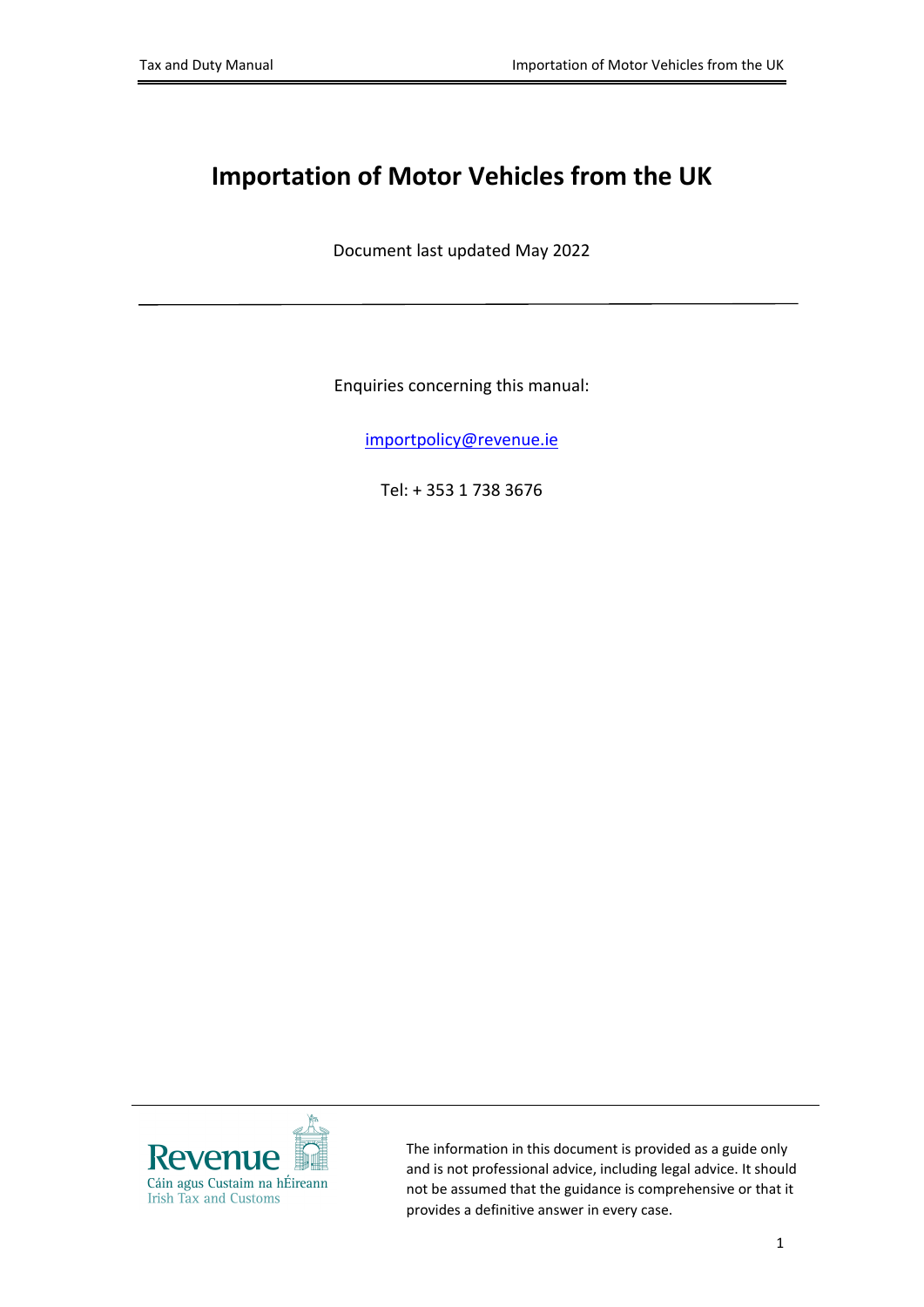### **Table of Contents**

| $\mathbf{1}$ |                                                                 |
|--------------|-----------------------------------------------------------------|
| 2            | Pre-requirements to make a Customs Import Declaration 3         |
| 3            |                                                                 |
| 4            |                                                                 |
| 5            |                                                                 |
| 6            |                                                                 |
| 7            |                                                                 |
| 7.1          |                                                                 |
| 8            |                                                                 |
| 9            |                                                                 |
| 10           |                                                                 |
| 11           |                                                                 |
| 12           | Examples of the Calculation of Customs Duty and VAT on Import 9 |
|              |                                                                 |
|              |                                                                 |
|              |                                                                 |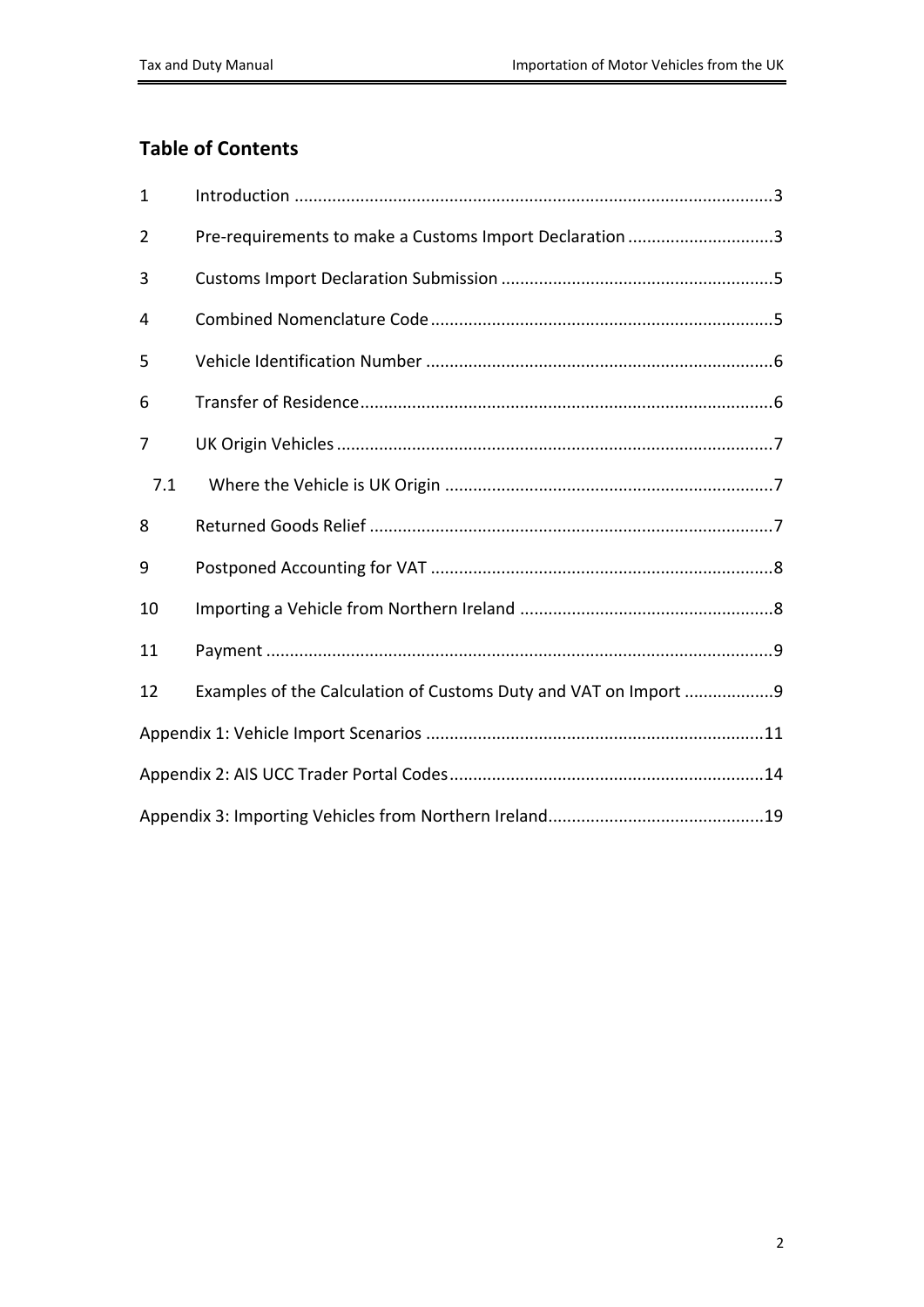## <span id="page-2-0"></span>1 Introduction

From the end of the transition period of the withdrawal of the United Kingdom (UK) from the European Union (EU) on 31 December 2020, the importation of a motor vehicle from the UK (excluding Northern Ireland (NI)) is treated as an import from a third country, i.e. a non - EU Member State. If such a vehicle is imported from the UK (including via NI), the importer is required to complete a Customs import declaration, pay Customs Duty, if applicable and Value Added Tax (VAT) on import, prior to presenting the vehicle for registration. Vehicle Registration Tax (VRT) is payable at registration, with the VRT calculation and collection being completed by the NCT centres.

Vehicles purchased from NI, that were in NI prior to 1 January 2021, are treated as EU goods and no customs formalities are required and VAT on import and customs duty are not applicable. However, where vehicles from Great Britain (GB) are moved to the EU, through NI, after 31 December 2020, including those re-registered to an NI owner, then customs formalities and VAT on import may apply.

Full information on the requirements for importing second-hand vehicles is available on the Revenue website [here.](https://www.revenue.ie/en/importing-vehicles-duty-free-allowances/guide-to-vrt/registration-of-imported-used-vehicles/index.aspx)

An overview of vehicle import scenarios is outlined in [Appendix](#page-10-0) [1.](#page-10-0)

## <span id="page-2-1"></span>2 Pre-requirements to make a Customs Import Declaration

If a vehicle is imported from the UK, then a customs declaration is required. This is usually completed by a customs agent on behalf of the importer. However, an individual can also complete the declaration using the declaration portal in Revenue's import system, AIS.

To complete a customs import declaration an individual must:

- Be registered for [Revenue](https://www.ros.ie/ros-registration-web/ros-registration;rjsessionid=F594EFA2C109312680608409194C820B?execution=e1s1) [Online](https://www.ros.ie/ros-registration-web/ros-registration;rjsessionid=F594EFA2C109312680608409194C820B?execution=e1s1) [Service](https://www.ros.ie/ros-registration-web/ros-registration;rjsessionid=F594EFA2C109312680608409194C820B?execution=e1s1) [\(ROS\)](https://www.ros.ie/ros-registration-web/ros-registration;rjsessionid=F594EFA2C109312680608409194C820B?execution=e1s1)
- Be registered for **[Customs](https://www.revenue.ie/en/online-services/services/manage-your-record/manage-your-tax-registrations.aspx) [&](https://www.revenue.ie/en/online-services/services/manage-your-record/manage-your-tax-registrations.aspx) [Excise](https://www.revenue.ie/en/online-services/services/manage-your-record/manage-your-tax-registrations.aspx)**
- Have an [EORI](https://www.revenue.ie/en/customs-traders-and-agents/customs-electronic-systems/eori-system.aspx) [number](https://www.revenue.ie/en/customs-traders-and-agents/customs-electronic-systems/eori-system.aspx)

If not already registered for ROS, for example if you are a PAYE employee, then a registration request can be submitted through [MyEnquiries.](https://www.revenue.ie/en/online-services/services/manage-your-record/myenquiries.aspx) Please include your PPS number and brief note on the reason for the request. This can be submitted through the following path:

- 1) Sign into MyEnquiries
- 2) Select 'Add new Enquiry'
- 3) In the 'My Enquiry relates to' section, enter 'Customs':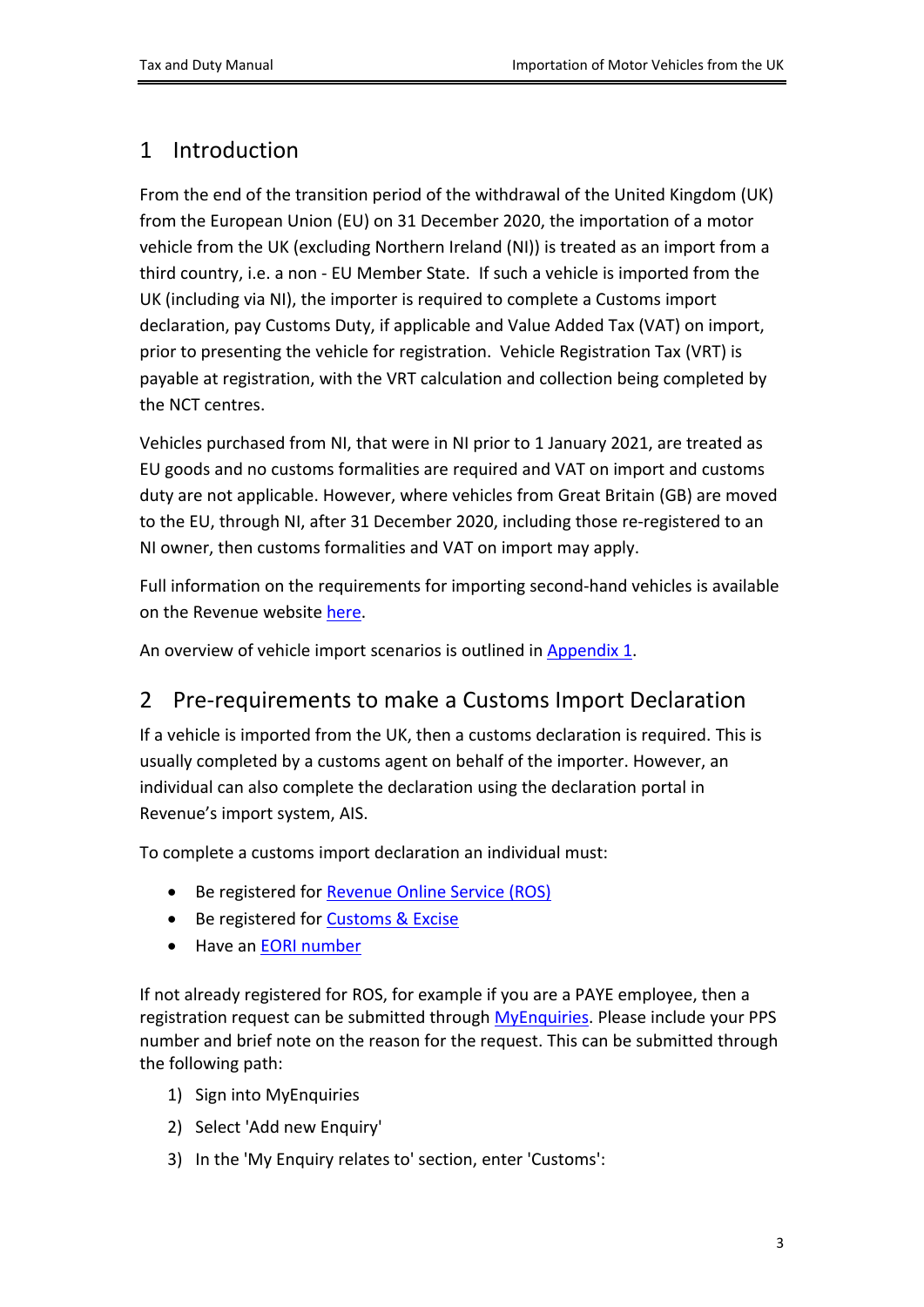4) In the 'More Specifically' section, enter 'eCustoms - Systems Query' for enquiries relating to AEP (Import & Export Declarations), EORI, EMS, NCTS, ICS and CD.

If it is not possible to register for MyEnquiries then the request can be sent by e-mail to [ecustoms@revenue.ie](mailto:ecustoms@revenue.ie)

On receipt, eCustoms will register the applicant for C&E and complete an EORI registration which will enable the import of the motor vehicle.

Once registration is confirmed by eCustoms, the next step is to register for ROS on [www.revenue.ie](http://www.revenue.ie) . Registration for ROS will provide access to the AIS trader portal and allow submission of an import declaration.

If importing a new vehicle into the State, the following information must be attached to the import declaration:

• A valid [Certificate](https://www.revenue.ie/en/online-services/services/vehicle-services/electronic-certificate-conformity.aspx) [of](https://www.revenue.ie/en/online-services/services/vehicle-services/electronic-certificate-conformity.aspx) [Conformity](https://www.revenue.ie/en/online-services/services/vehicle-services/electronic-certificate-conformity.aspx) [\(CoC\)](https://www.revenue.ie/en/online-services/services/vehicle-services/electronic-certificate-conformity.aspx) that confirms EU type approval. Please note that the [type](https://www.revenue.ie/en/importing-vehicles-duty-free-allowances/guide-to-vrt/conversions/common-phrases.aspx) [approval](https://www.revenue.ie/en/importing-vehicles-duty-free-allowances/guide-to-vrt/conversions/common-phrases.aspx) number on the CoC must correspond to an EU Member State.

**or**

 An Individual Approval or Small Series Approval Certificate issued by the [National](https://www.nsai.ie/certification/automotive/national-type-approva/iva/) [Standards](https://www.nsai.ie/certification/automotive/national-type-approva/iva/) [Authority](https://www.nsai.ie/certification/automotive/national-type-approva/iva/) [of](https://www.nsai.ie/certification/automotive/national-type-approva/iva/) [Ireland](https://www.nsai.ie/certification/automotive/national-type-approva/iva/) [\(NSAI\).](https://www.nsai.ie/certification/automotive/national-type-approva/iva/)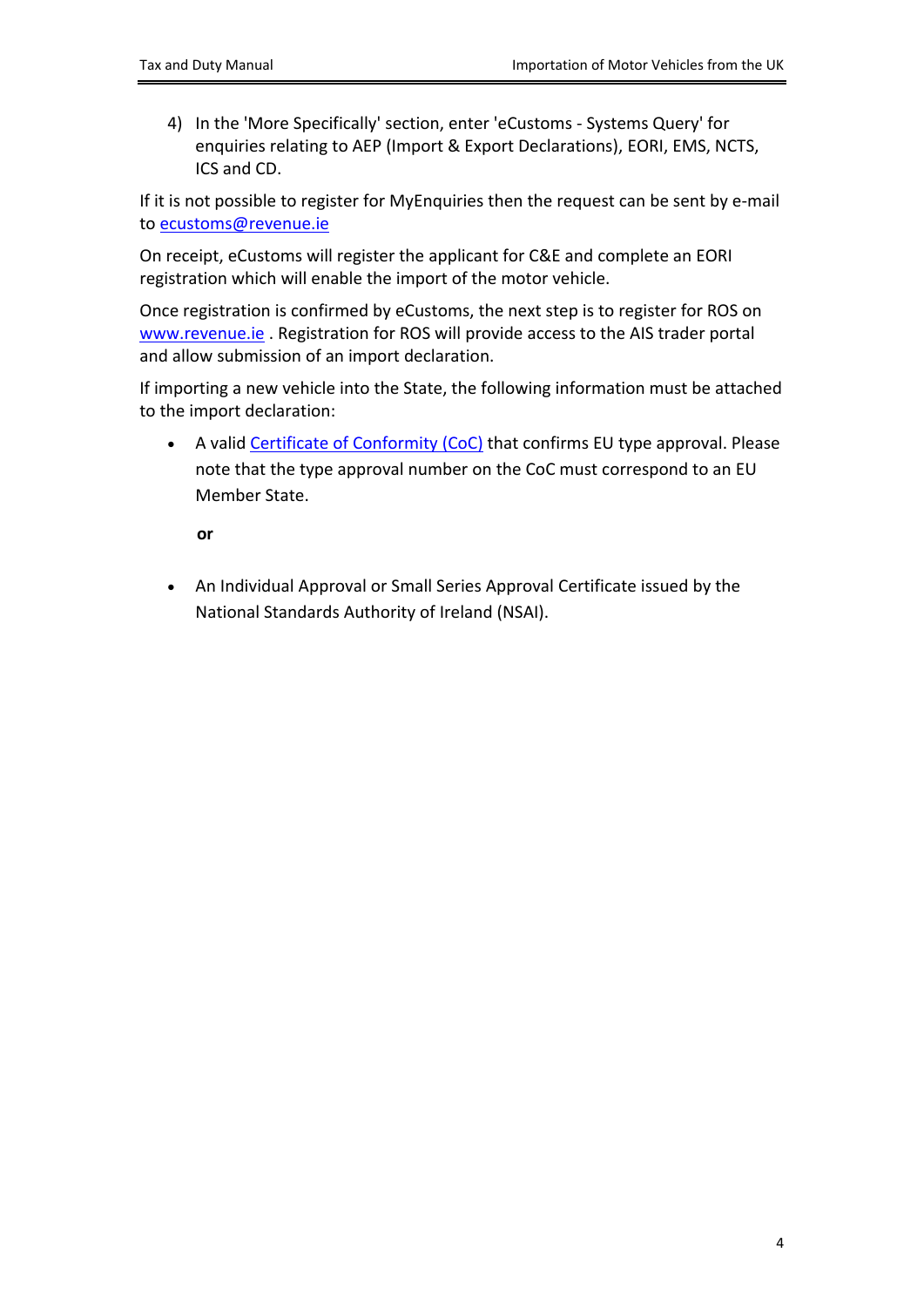## <span id="page-4-0"></span>3 Customs Import Declaration Submission

### **The type of declaration required is a "H1" import declaration**

### **Step 1:**

Log into ROS [\(guidance](https://www.revenue.ie/en/online-services/support/ros-help/index.aspx?lang=en) [here](https://www.revenue.ie/en/online-services/support/ros-help/index.aspx?lang=en))

### **Step 2:**

Select the **'Customs UCC Portal'** under the My Services tab – Other Services



Figure 1: ROS Customs UCC Portal

### **Step 3:**

Follow the guidance on inputting a H1 customs declaration in the Customs UCC Portal [here.](https://www.revenue.ie/en/online-services/support/software-developers/documents/ais/ais-trader-portal-guide.pdf)

## <span id="page-4-1"></span>4 Combined Nomenclature Code

Combined Nomenclature (CN) codes are set out in [TARIC](https://ec.europa.eu/taxation_customs/dds2/taric/taric_consultation.jsp?Lang=en). Vehicles are classified for customs purposes under goods code: 8700000000. This will be further broken down by the vehicle type (i.e. motor vehicle – 8703) and then the specifics of the particular vehicle.

The CN code is entered at Data Element (DE) 6/15 (Commodity Code – TARIC Code) on the customs import declaration.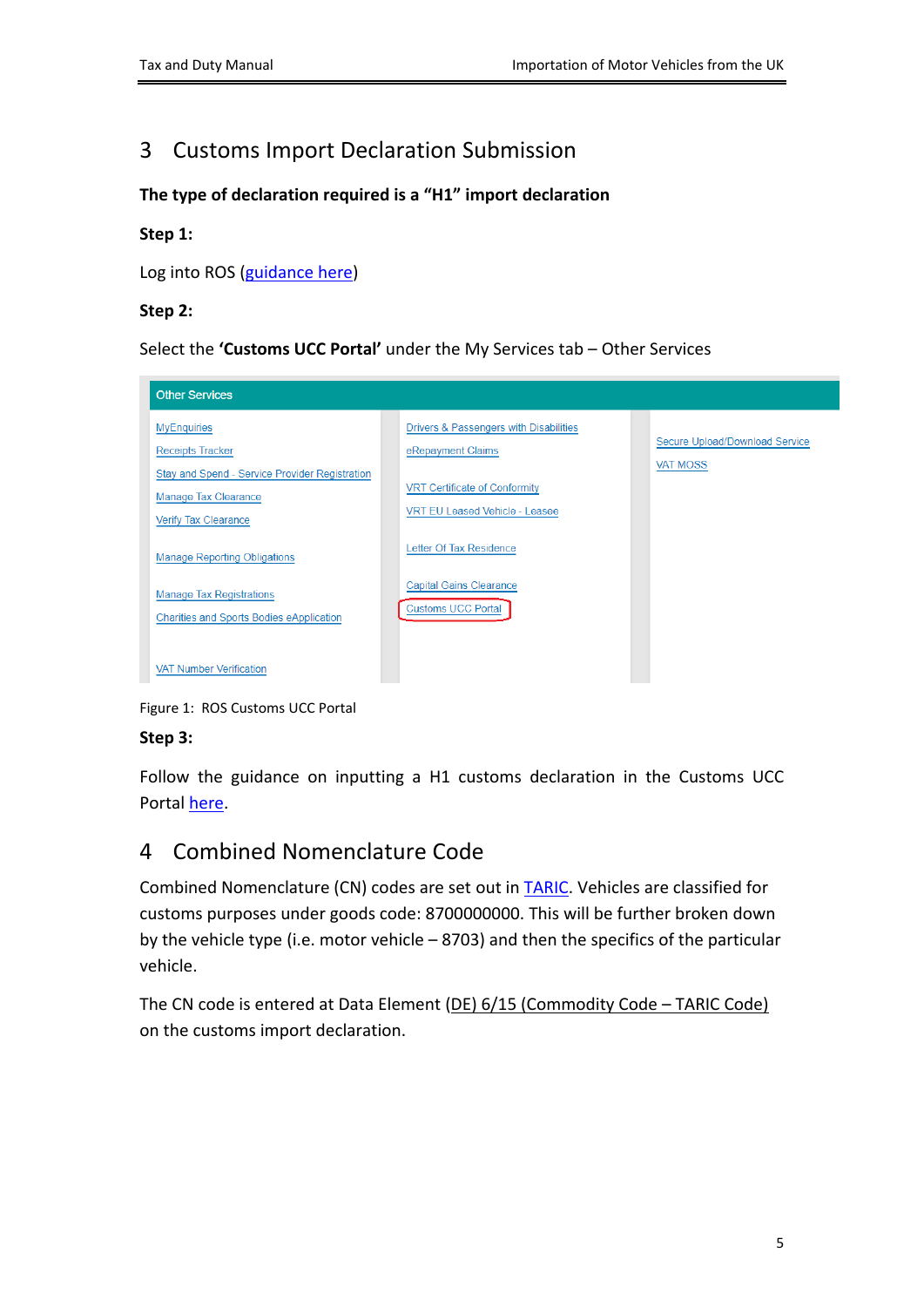The most common vehicle is:

**[870321](https://www.tariffnumber.com/2020/870321) [-](https://www.tariffnumber.com/2020/870321)** [M](https://www.tariffnumber.com/2020/870321)otor cars and other motor vehicles principally designed for the transport of <10 persons, incl. station wagons and racing cars, with only spark-ignition internal combustion reciprocating piston engine of a cylinder capacity  $\leq 1.000 \text{ cm}^3$  (excl. vehicles for travelling on snow and other specially designed vehicles of subheading 870310).

**NOTE:** there is a different code for new and used vehicles

- $\bullet$  8703211000 new vehicle
- 8703219000– used vehicle

## <span id="page-5-0"></span>5 Vehicle Identification Number

#### **IMPORTANT:**

The inclusion of the Vehicle Identification Number (VIN) is critical. From 1 January 2021, to enable an imported vehicle to be cleared by the NCT centre, evidence of a customs import declaration must be provided at the NCT centre. There will also be an electronic interface between the NCT centre and the Revenue Customs system, therefore the correct VIN must be entered on the customs import declaration.

**Procedure at Import:** When completing your customs import declaration, at DE 2/3, insert 1D97 followed by the VIN. It should be noted that 1D97 (VIN) should be included at Goods Shipment item level.

**NOTE:** If the item being imported does not have a VIN, please insert the text NOVIN033 after 1D97.

## <span id="page-5-1"></span>6 Transfer of Residence

Persons transferring their residence should include their private vehicles on their Transfer of Residence (TOR) [declaration](https://www.revenue.ie/en/importing-vehicles-duty-free-allowances/documents/customs/c-and-e-1076.pdf) [form](https://www.revenue.ie/en/importing-vehicles-duty-free-allowances/documents/customs/c-and-e-1076.pdf) [\(C&E](https://www.revenue.ie/en/importing-vehicles-duty-free-allowances/documents/customs/c-and-e-1076.pdf) [1076\),](https://www.revenue.ie/en/importing-vehicles-duty-free-allowances/documents/customs/c-and-e-1076.pdf) which covers the importation of personal items and household goods from outside the EU. There is more information on how to claim TOR relief on the [Revenue](https://www.revenue.ie/en/importing-vehicles-duty-free-allowances/transfer-of-residence/index.aspx) [website](https://www.revenue.ie/en/importing-vehicles-duty-free-allowances/transfer-of-residence/index.aspx). If an importer qualifies for TOR relief, no Customs Duty or VAT on import is payable on the vehicle(s). If you are personally importing your personal items and household goods and you are physically with the goods, then an electronic customs import declaration may not be necessary. For further assistance contact [Customs](https://www.revenue.ie/en/contact-us/customs-ports-and-airports/customs-clearance-and-import-or-export-controls.aspx) [Clearance](https://www.revenue.ie/en/contact-us/customs-ports-and-airports/customs-clearance-and-import-or-export-controls.aspx) [and](https://www.revenue.ie/en/contact-us/customs-ports-and-airports/customs-clearance-and-import-or-export-controls.aspx) [Import](https://www.revenue.ie/en/contact-us/customs-ports-and-airports/customs-clearance-and-import-or-export-controls.aspx) [or](https://www.revenue.ie/en/contact-us/customs-ports-and-airports/customs-clearance-and-import-or-export-controls.aspx) [Export](https://www.revenue.ie/en/contact-us/customs-ports-and-airports/customs-clearance-and-import-or-export-controls.aspx) [Controls](https://www.revenue.ie/en/contact-us/customs-ports-and-airports/customs-clearance-and-import-or-export-controls.aspx) on 01-7383685 or through [Revenue](https://www.revenue.ie/en/online-services/index.aspx) [MyEnquiries.](https://www.revenue.ie/en/online-services/index.aspx)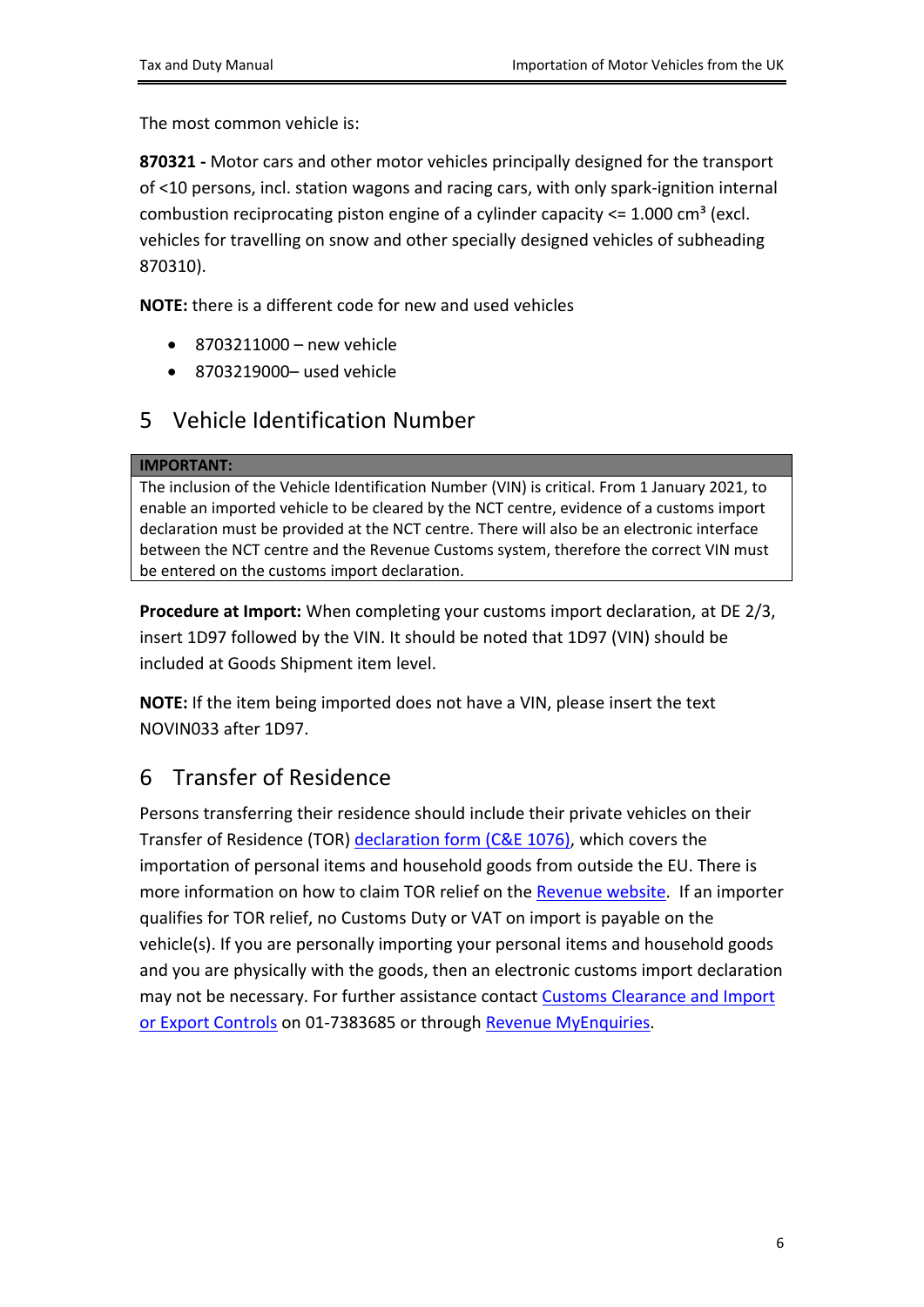## <span id="page-6-0"></span>7 UK Origin Vehicles

From 1 January 2021, the EU-UK Trade and Cooperation Agreement (TCA) has eliminated tariff duties for trade between the EU and Great Britain, where the relevant rules on origin are met. If the goods are of UK origin, then a 0% tariff rate applies. However, goods of EU origin that are in use in the UK and that are subsequently imported into Ireland from Great Britain will not be eligible for the 0% tariff rate, as they will **not** qualify as UK origin under the rules of origin.

Further information on preferential tariff treatment and details of how to claim it can be found on the Revenue website [here.](https://www.revenue.ie/en/customs-traders-and-agents/customs-electronic-systems/aep/ecustoms-notifications/2021/ecustoms-notification-16-2021.pdf)

### <span id="page-6-1"></span>7.1 Where the Vehicle is UK Origin

Where the vehicle was manufactured in the UK and complies with the origin terms as set out in the EU-UK TCA, a preferential tariff rate of 0% may be claimed.

To claim preferential origin for UK origin goods for release into free circulation in the EU, the following codes are used:

- AIS Data Element 4/17 (Preference) should contain the code '300'.
- AIS Data Element 5/16 (Country of preferential origin) is 'GB'.
- AIS Data Element 2/3 (Documents produced, certificates and authorisations, additional references), **one** of the following codes should be used:
	- Where the claim for preferential tariff treatment is based on a 'statement on origin' for a single shipment, use code "U116".
	- Where the claim for preferential tariff treatment is based on 'importer's knowledge', use code "U117".
	- Where the claim for preferential tariff treatment is based on a 'statement on origin' for multiple shipments of identical products, use code "U118".

A list of codes which may be applicable is available in [Appendix](#page-13-0) [2.](#page-13-0)

## <span id="page-6-2"></span>8 Returned Goods Relief

Returned Goods Relief may be available, subject to conditions, for vehicles that have been exported from the Customs territory of the Union. Vehicles can be exported from the EU to a 3<sup>rd</sup> country and re-imported into the EU without the payment of Customs Duty provided all the required conditions for Returned Goods Relief are met. In very specific circumstances, relief from Value-Added Tax may also apply where the vehicle is re-imported into the EU by the same person that originally exported the goods out of the EU. The conditions are: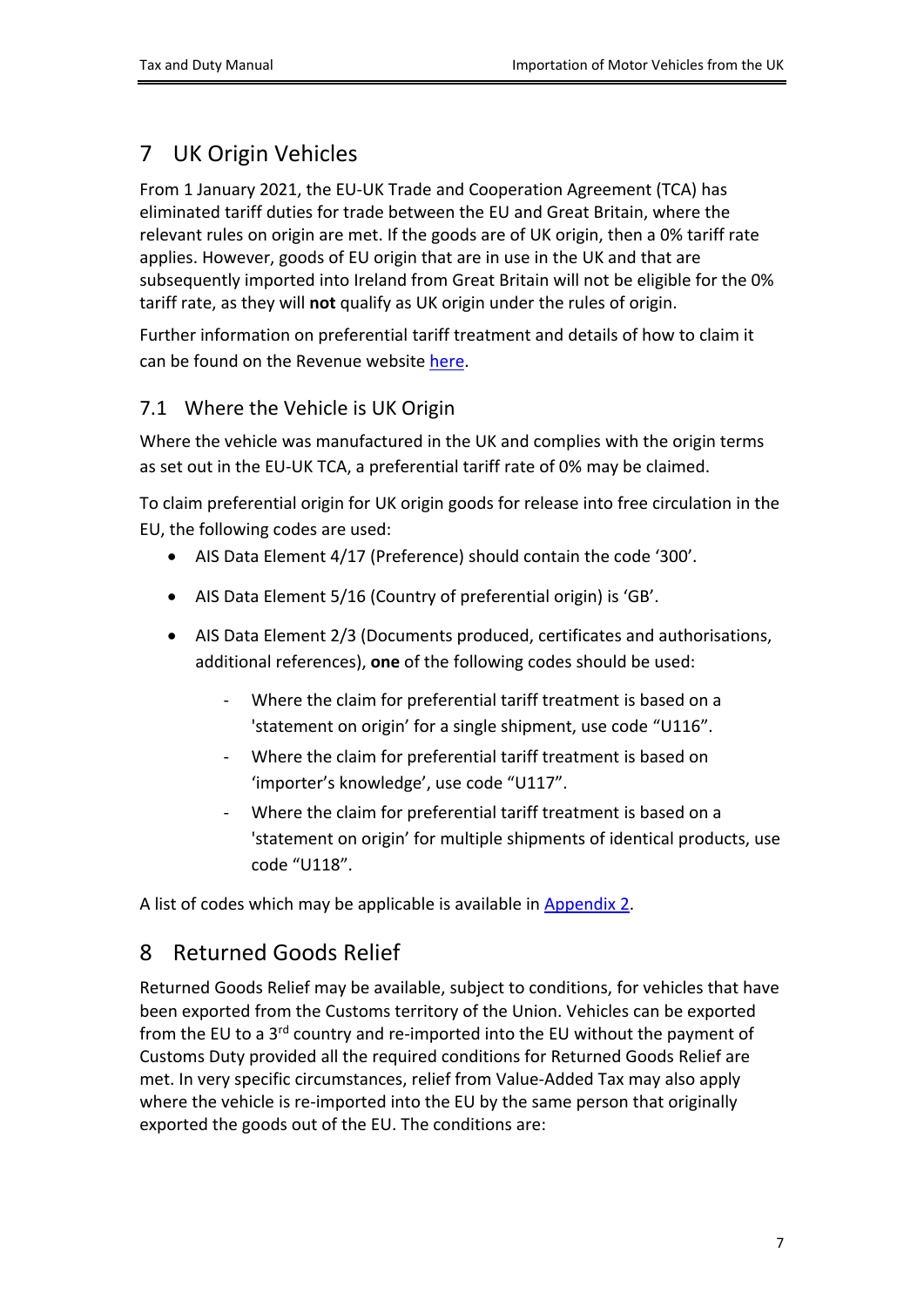- The vehicle must have been originally exported from the EU
- Must not have been altered and
- Must be re-imported within three years of export from the EU.

Further information on the relief and details of how to claim it can be found on the Revenue website [here.](https://www.revenue.ie/en/customs-traders-and-agents/customs-electronic-systems/aep/ecustoms-notifications/2021/ecustoms-notification-24-2021.pdf)

## <span id="page-7-0"></span>9 Postponed Accounting for VAT

[Postponed](https://www.revenue.ie/en/vat/goods-and-services-to-and-from-abroad/imports/postponed-accounting.aspx) [accounting](https://www.revenue.ie/en/vat/goods-and-services-to-and-from-abroad/imports/postponed-accounting.aspx) for VAT on import is now available to all VAT registered traders. Revenue may exclude traders who do not fulfil certain conditions and requirements from using this scheme.

This scheme:

- provides for postponed accounting for VAT on imports from non-EU countries
- enables you to account for import VAT on your VAT return
- allows you to reclaim VAT at the same time as it is declared in a return. This is subject to normal rules on deductibility.

More information on postponed accounting is available [here.](https://www.revenue.ie/en/customs-traders-and-agents/brexit/information-for-businesses/vat-trade-with-gb-after-transition/postponed-accounting.aspx)

## <span id="page-7-1"></span>10 Importing a Vehicle from Northern Ireland

Under the Protocol on Ireland and Northern Ireland, Northern Ireland will continue to apply and adhere to EU rules in relation to trade in goods. The result is that there are no Customs formalities, including Customs declarations or payment of tariffs, on trade between Ireland and Northern Ireland.

However, in January 2021, the UK introduced significant changes to the UK VAT margin scheme for used vehicles imported from Great Britain into Northern Ireland. These changes mean that vehicles first registered in Great Britain, and subsequently registered in Northern Ireland after 31 December 2020, will be subject to additional requirements if imported into the State. These additional requirements must be completed prior to presenting the vehicle for registration at an NCT centre.

Where a second hand vehicle has been imported from Great Britain after 31 December 2020 and the Customs formalities were completed in Northern Ireland, the person wishing to register the vehicle in Ireland should first contact Revenue as there will be a VAT liability to be discharged prior to registering the vehicle for VRT. A 'Supplementary Import Declaration– VAT on Import' must be made to Revenue in respect of any vehicles that qualify for the UK VAT margin scheme.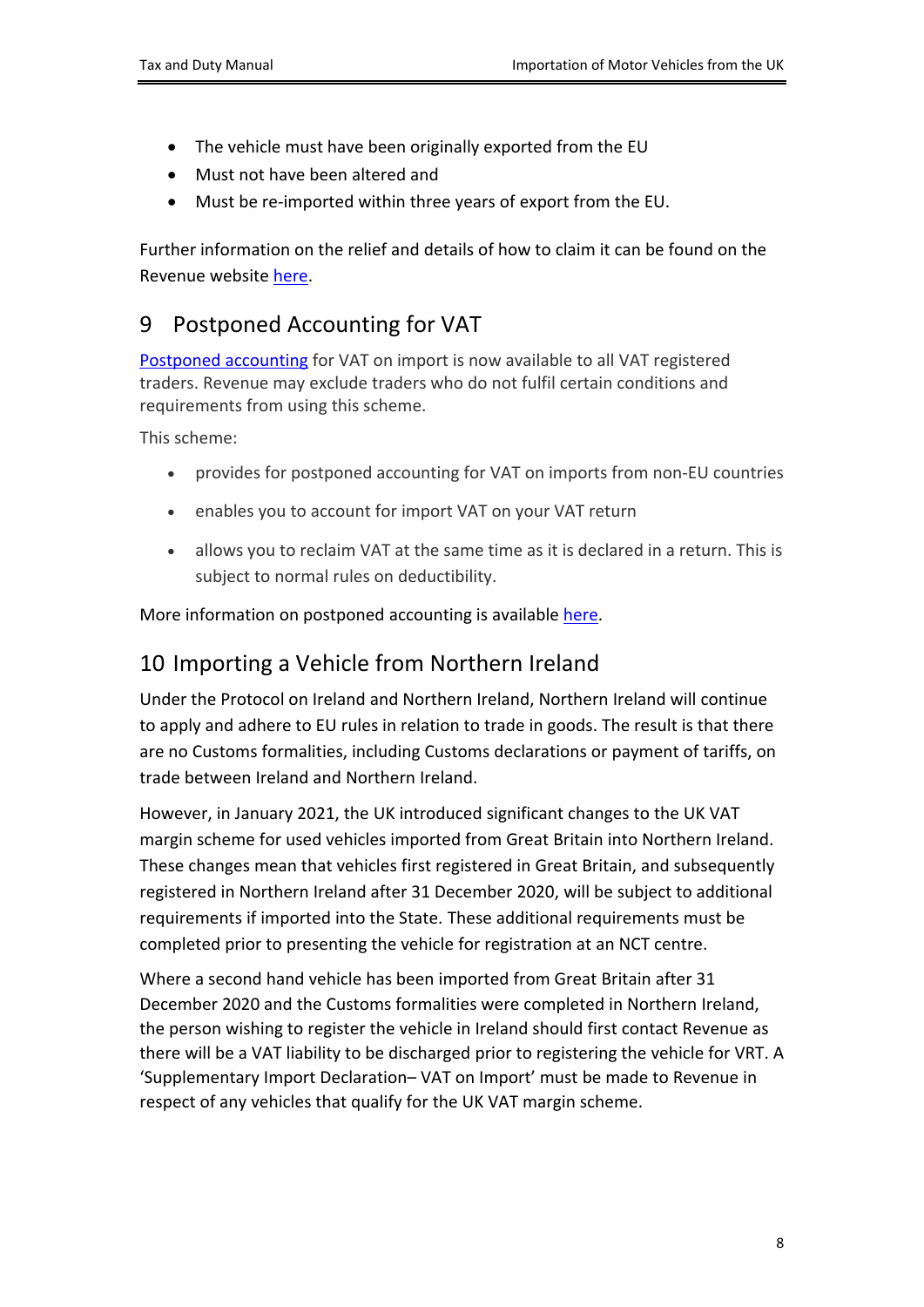If you do not have proof of a declaration to Customs in Northern Ireland you must complete a Customs import declaration and pay Customs Duty, if applicable, and VAT on the customs value of the vehicle plus the customs duty payable – see examples at [para](#page-8-1) [12](#page-8-1) below. This must be done before presenting the vehicle for registration.

Full details are available in [Appendix](#page-18-0) [3.](#page-18-0)

### <span id="page-8-0"></span>11 Payment

If registered for ROS, you must also be registered for Customs & Excise (C&E) and have an Economic Operator Registration Identification (EORI) to make payments for C&E. Full guidelines are [available](https://www.revenue.ie/en/tax-professionals/tdm/customs/aep/ce-online-payments-in-ros-and-myaccount.pdf) [here.](https://www.revenue.ie/en/tax-professionals/tdm/customs/aep/ce-online-payments-in-ros-and-myaccount.pdf)

## <span id="page-8-1"></span>12 Examples of the Calculation of Customs Duty and VAT on Import

### **Customs Duty**

Customs Duty of 10% is applicable to most vehicles imported from the UK, calculated on the customs value of the vehicle. The custom value consists of the purchase price of the vehicle, plus transport and insurance costs and any handling charges.

### **VAT**

The payment of VAT at the standard rate of 23% is applicable to the importation of vehicles from GB. In most cases, VAT is not applied to used vehicles purchased in NI. However, a VAT charge may apply if the car is categorised as a "new means of transport" or was previously registered in GB and moved to NI after 31 December 2020.

The value on which VAT is levied at the point of importation is the customs value of the car, plus customs duty.

### **Example 1. Calculation of Customs Duty and VAT payable on a car imported from GB to Ireland, where no reliefs apply**

Prior to the UK's exit from the EU, vehicles imported from the UK were not subject to customs duty or VAT charges on import to Ireland as the goods were in free circulation in the EU. VRT was payable on the vehicle being presented for registration at a VRT office. However, from 1 January 2021, when the UK left the EU, customs duty and VAT are payable, in addition to VRT. The example below illustrates the calculation of customs duty and VAT, where no reliefs apply.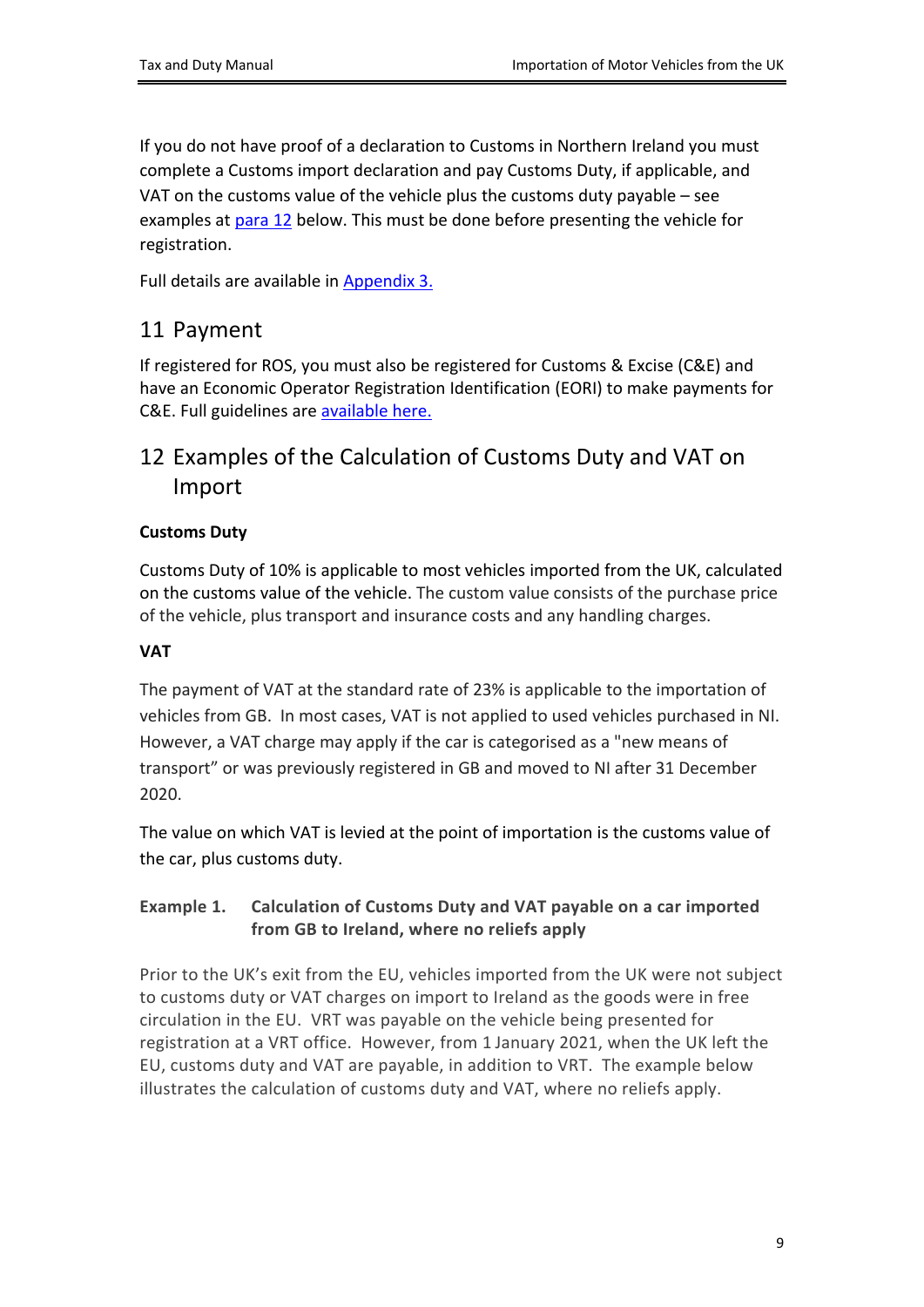| Purchase price of car                | €32,000 (after conversion from sterling) |
|--------------------------------------|------------------------------------------|
| Transport costs                      | €500                                     |
| Customs value of car                 | €32,500                                  |
| Customs duty @ 10%                   | €3,250                                   |
| Overall value subject to VAT €35,750 |                                          |
| VAT @ 23%                            | €8,223                                   |

Customs duty and VAT payable on import is therefore **€3,250** and **€8,223** respectively.

**Example 2. Calculation of Customs Duty and VAT payable on a car imported from GB to Ireland, where Returned Goods Relief is applicable**

In this example a car is exported to the UK from another EU Member State (e.g. Germany) and re-imported to Ireland after 1 January 2021, within three years of the date of export to the UK. As the car was not re-imported into the EU by the same person that originally exported the goods out of the EU, no relief from VAT applies.

| Purchase price of car                | €32,000 (after conversion from sterling)           |
|--------------------------------------|----------------------------------------------------|
| Transport costs                      | €500                                               |
| Customs value of car                 | €32,500                                            |
| Customs duty @ 0%                    | (Note the car qualifies for Returned Goods Relief) |
| Overall value subject to VAT €32,500 |                                                    |
| VAT @ 23%                            | €7,475                                             |

Relief from customs duty is applicable, with the VAT payable on import being **€7,475.**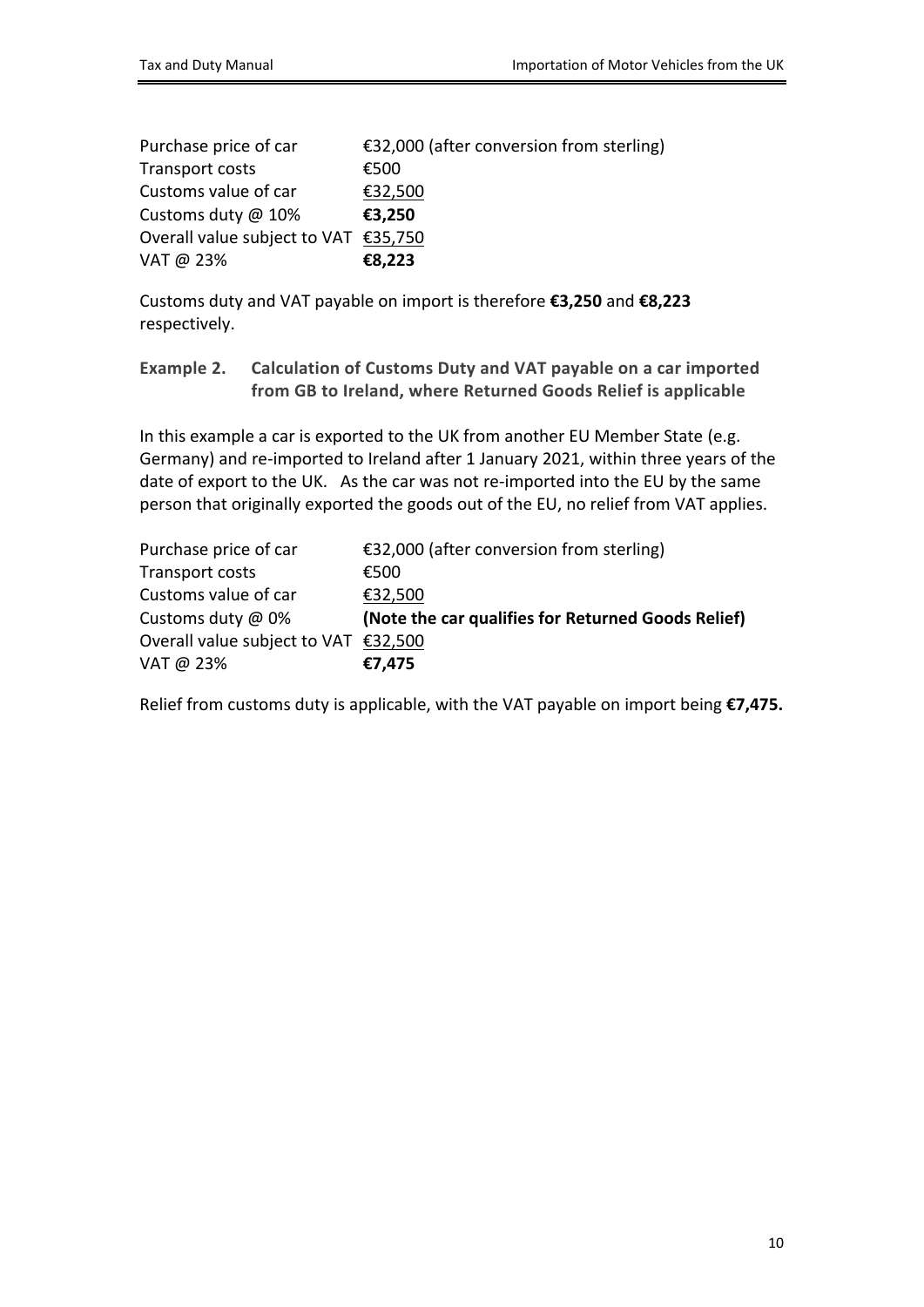## Appendix 1: Vehicle Import Scenarios

<span id="page-10-0"></span>

| 1. Vehicles imported directly from Great Britain |                                                                                                                                  |                                                                                                                                                                                                                                                                  |                                                                                                                                                                                                                                                                                                                                                                                                                                                         |
|--------------------------------------------------|----------------------------------------------------------------------------------------------------------------------------------|------------------------------------------------------------------------------------------------------------------------------------------------------------------------------------------------------------------------------------------------------------------|---------------------------------------------------------------------------------------------------------------------------------------------------------------------------------------------------------------------------------------------------------------------------------------------------------------------------------------------------------------------------------------------------------------------------------------------------------|
| <b>Scenario</b>                                  | <b>Customs Requirements</b>                                                                                                      | <b>Proofs Required</b>                                                                                                                                                                                                                                           | <b>Comments</b>                                                                                                                                                                                                                                                                                                                                                                                                                                         |
| <b>Standard Treatment</b>                        | <b>Customs Import Declaration</b><br>in Ireland (IE) and VAT on<br>import and Customs Duty<br>payable.                           | Declaration will include details of VIN<br>which will be checked at registration by<br>NCTS centre.                                                                                                                                                              | Unless the vehicle is proven to be entitled to a claim<br>for preferential origin or Returned Goods Relief,<br>vehicles imported from Great Britain (GB) fall into<br>this category.                                                                                                                                                                                                                                                                    |
| Preferential Origin                              | <b>Customs Import Declaration</b><br>in IE and VAT on import<br>payable.                                                         | Claim to preferential origin will be subject<br>to post-clearance checks. Importer will<br>be responsible for providing proof of<br>origin. Proof of declaration will be<br>checked based on VIN.                                                                | Vehicle meets the criteria for UK Origin. Note that a<br>UK registration is not proof of UK origin. The latter is<br>determined by place of manufacture and the source<br>of materials used. Origin is generally certified by the<br>manufacturer.                                                                                                                                                                                                      |
| <b>Returned Goods Relief</b>                     | <b>Customs Import Declaration</b><br>in IE and VAT on import<br>payable (except in specific<br>circumstances - see<br>comments). | Claim to Returned Goods Relief will be<br>subject to post-clearance checks.<br>Importer will be responsible for providing<br>proof including date of original export<br>from the EU/movement to the UK. Proof<br>of declaration will be checked based on<br>VIN. | Vehicle must have been (i) exported from the EU to<br>the UK less than 3 years previously or (ii)<br>permanently moved to the UK pre-01/01/21 and<br>less than 3 years prior to the date of export to IE -<br>and meet the other conditions applying to Returned<br>Goods Relief e.g. no alterations to the vehicle.<br>Where the vehicle is reimported by the same<br>person/entity which originally exported it, no VAT on<br>import will be payable. |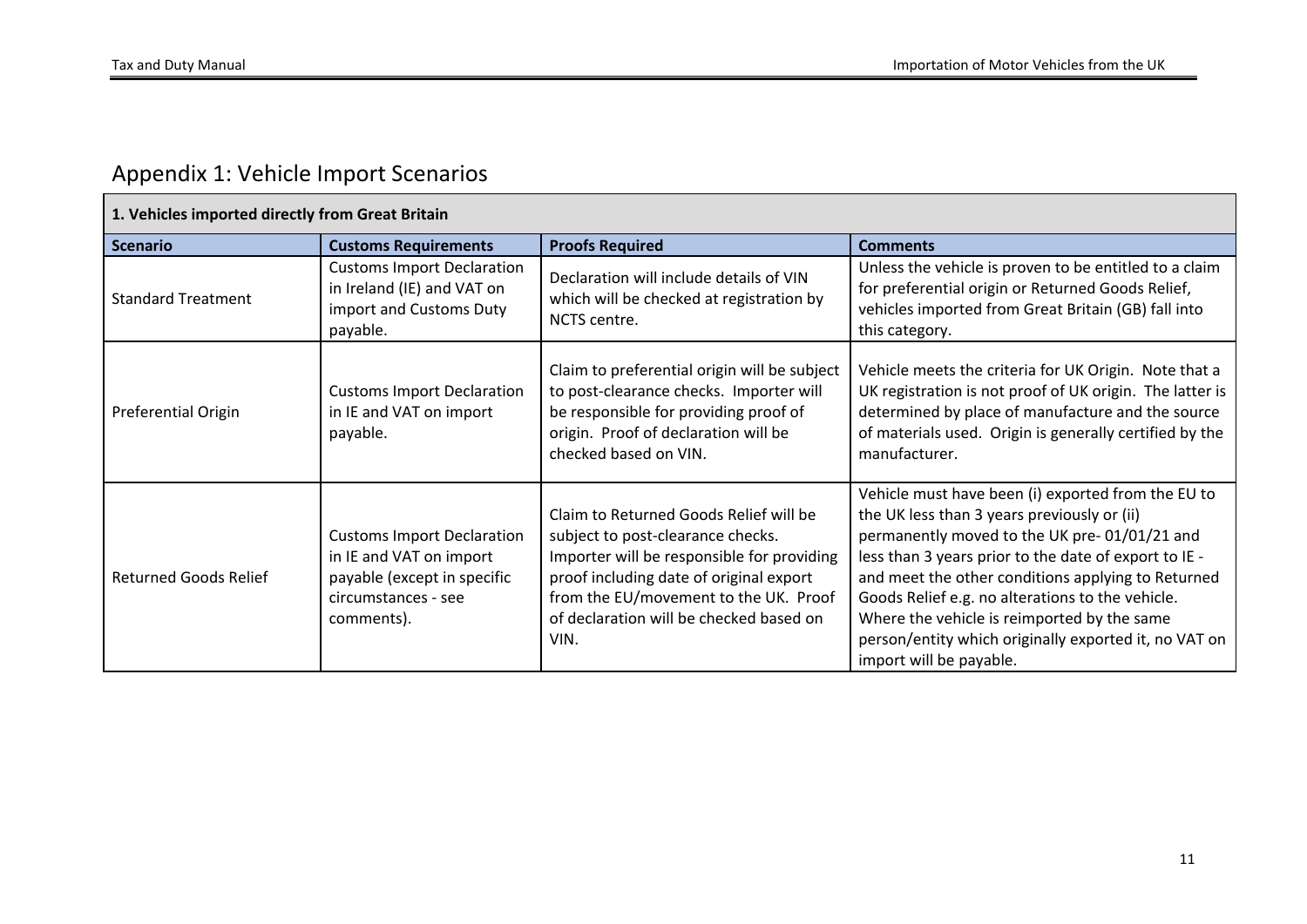| 2. Vehicles imported directly from Northern Ireland                                                           |                                                                            |                                                                                 |                                                                                                                                                                                                                                                                                                                                                                                       |
|---------------------------------------------------------------------------------------------------------------|----------------------------------------------------------------------------|---------------------------------------------------------------------------------|---------------------------------------------------------------------------------------------------------------------------------------------------------------------------------------------------------------------------------------------------------------------------------------------------------------------------------------------------------------------------------------|
| <b>Scenario</b>                                                                                               | <b>Customs Requirements</b>                                                | <b>Proofs Required</b>                                                          | <b>Comments</b>                                                                                                                                                                                                                                                                                                                                                                       |
| Vehicle in Northern Ireland<br>(NI) pre 01/01/21                                                              | No Customs Import<br>Declaration required and no<br>VAT on import payable. | Proof of import to NI prior to 01/01/21.                                        | Vehicle is in free circulation as a Union good and can<br>move to IE without any Customs obligations or VAT<br>on import payable. A VAT charge may arise as a<br>"new means of transport" If vehicle were exported<br>to GB or any other territory outside of the Customs<br>Union and subsequently re-imported to NI, it would<br>be treated as a GB import via NI - see Section 3.  |
| New vehicles sold in NI to<br>customer in IE                                                                  | No declaration required in IE<br>and no VAT on import<br>payable.          | Sales invoice to show NI purchase.                                              | Vehicle is in free circulation as a Union good and can<br>move to IE without any Customs obligations or VAT<br>on import payable. A VAT charge will arise as a "new<br>means of transport".                                                                                                                                                                                           |
| Vehicles where the first<br>registration of the vehicle<br>was in NI and vehicle<br>registered after 31/12/20 | No declaration required in IE<br>and no VAT on import<br>payable.          | Proof of first registration of the vehicle in<br>NI and invoice from NI seller. | Vehicle is in free circulation as a Union good and can<br>move to IE without any Customs obligations or VAT<br>on import payable. A VAT charge may arise as a<br>"new means of transport". If vehicle were exported<br>to GB or any other territory outside of the Customs<br>Union and subsequently re-imported to NI, it would<br>be treated as a GB import via NI - see Section 3. |

┑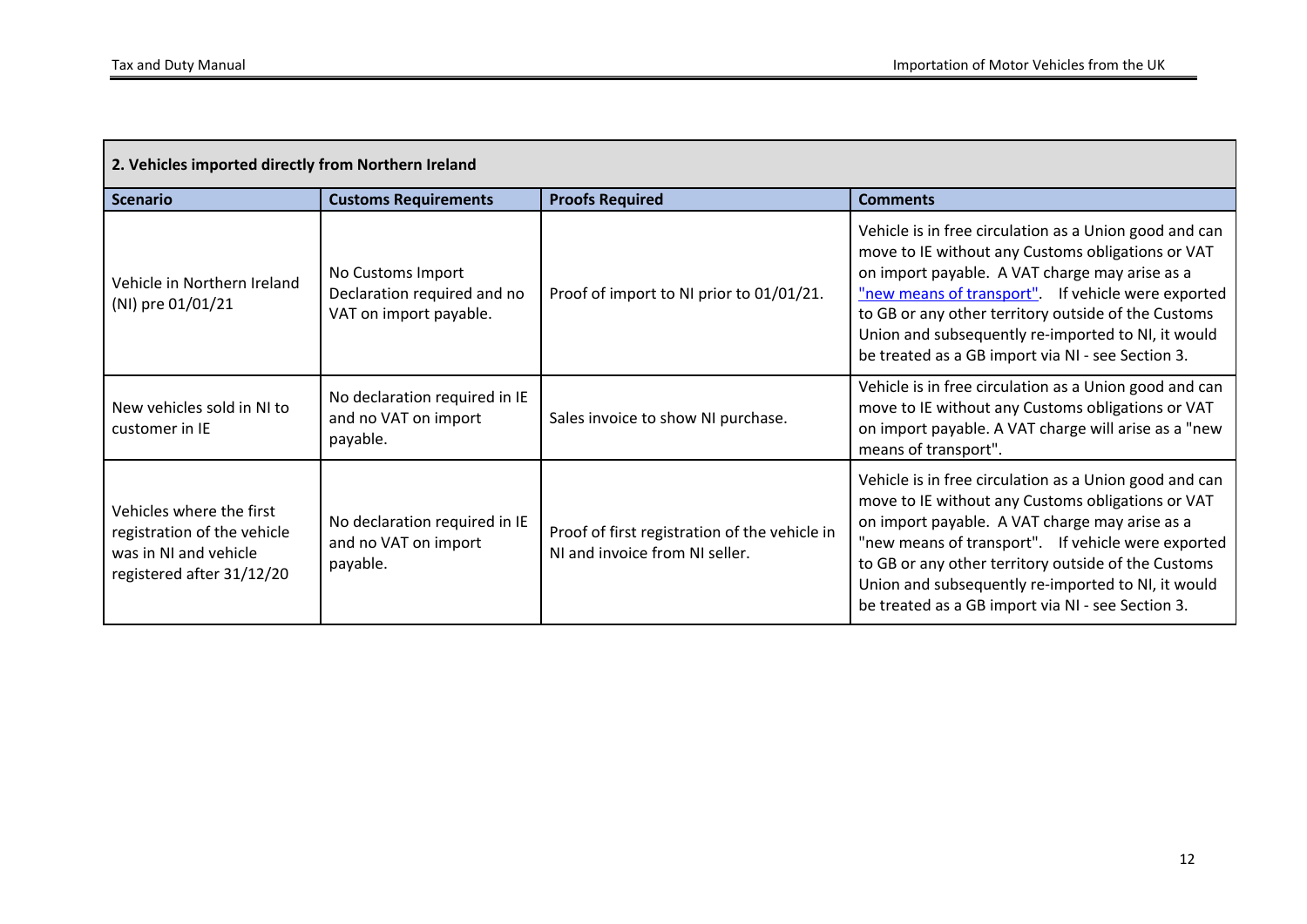| Vehicles which have been<br>registered in GB and which<br>were moved to NI after<br>31/12/20 (incl. both those<br>re-registered to an NI<br>address/owner and those<br>not re-registered as they are<br>being held for sale). | Declaration in NI or IE and<br>Customs Duty and VAT on<br>import payable, as<br>applicable. | Declaration will include details of VIN<br>which will be checked at registration by<br>NCTS centre. Claims to either<br>preferential origin or Returned Goods<br>Relief will be subject to the same proofs<br>as set out above. | Information in Appendix 3 applies. Vehicles may be<br>eligible to claim Returned Goods Relief or<br>preferential origin - similar to any vehicles imported<br>direct from GB to IE - see Section 1. |
|-------------------------------------------------------------------------------------------------------------------------------------------------------------------------------------------------------------------------------|---------------------------------------------------------------------------------------------|---------------------------------------------------------------------------------------------------------------------------------------------------------------------------------------------------------------------------------|-----------------------------------------------------------------------------------------------------------------------------------------------------------------------------------------------------|
|                                                                                                                                                                                                                               | 3. Vehicles imported from Great Britain via Northern Ireland                                |                                                                                                                                                                                                                                 |                                                                                                                                                                                                     |
| <b>Scenario</b>                                                                                                                                                                                                               | <b>Customs Requirements</b>                                                                 | <b>Proofs Required</b>                                                                                                                                                                                                          | <b>Comments</b>                                                                                                                                                                                     |
| Vehicles imported into NI<br>after 31/12/20                                                                                                                                                                                   | Declaration in NI or IE and<br>Customs Duty and VAT on                                      | Declaration will include details of VIN<br>which will be checked at registration by<br>NCTS centre. Claims to either                                                                                                            | Information in Appendix 3 applies. Vehicles may be<br>eligible to claim Returned Goods Relief or                                                                                                    |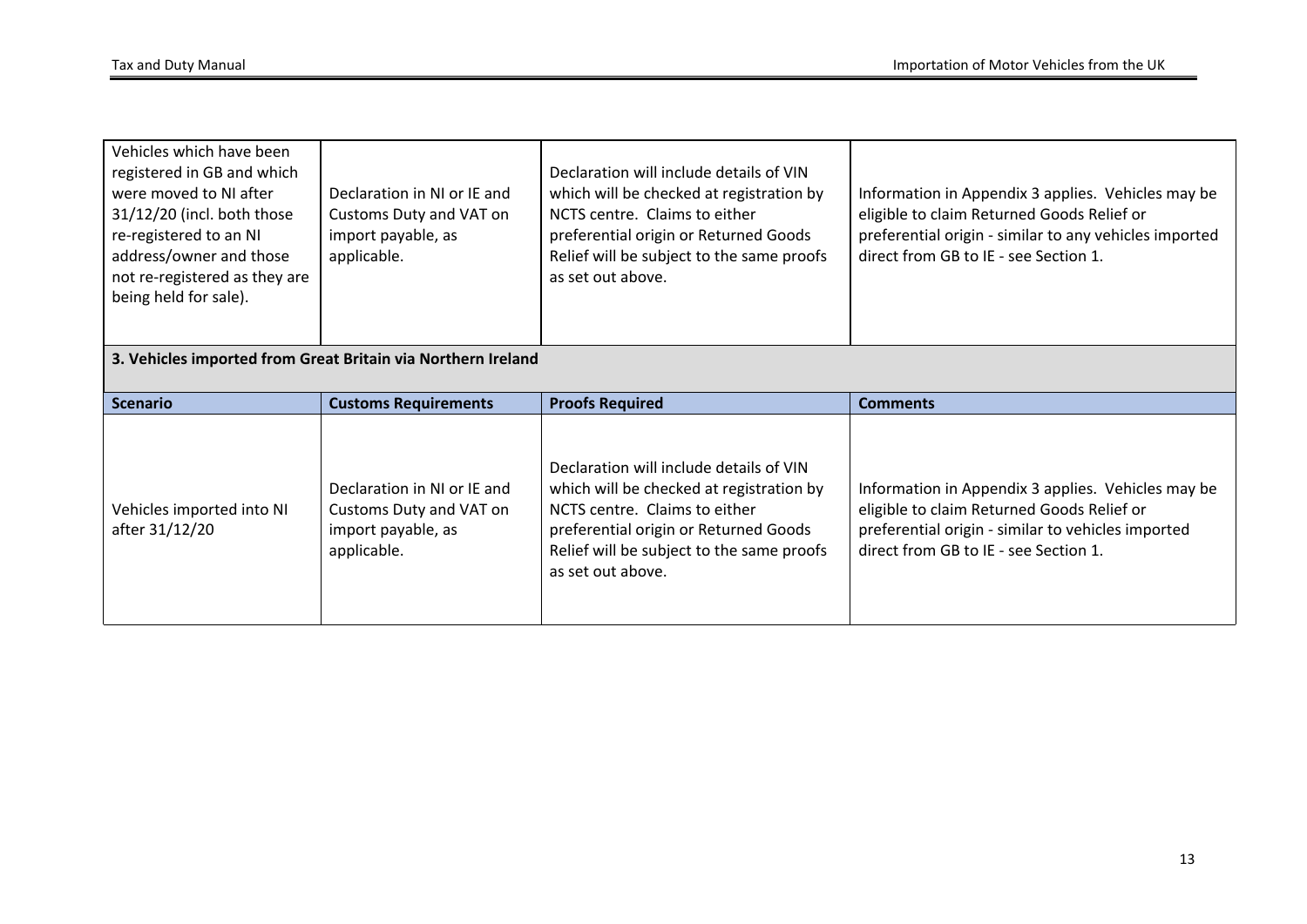# <span id="page-13-0"></span>Appendix 2: AIS UCC Trader Portal Codes

|     | <b>DECLARATION</b>                                                                                                                              |  |  |
|-----|-------------------------------------------------------------------------------------------------------------------------------------------------|--|--|
| 1/1 | Declaration type - H1                                                                                                                           |  |  |
| 1/2 | "A" if Post lodged or "D" if Pre lodged                                                                                                         |  |  |
| 2/5 | Pre-Populated                                                                                                                                   |  |  |
| 2/6 | If you have a Guarantee and wish to defer payment of tax and duties enter EORI number<br>$\bullet$<br>If not deferring leave blank<br>$\bullet$ |  |  |
| 4/8 | If deferring tax and duties select -- E - Deferred or postponed payment or A-CASH                                                               |  |  |

|      | <b>PARTIES</b>                                                                |  |  |
|------|-------------------------------------------------------------------------------|--|--|
| 3/18 | <b>Declarant EORI Number</b>                                                  |  |  |
| 3/1  | Exporter / Seller name and address. (if they have an EORI then enter in 3/25) |  |  |
| 3/39 | Fill in Authorisation Holder Identification no (normally the declarant)       |  |  |
| 3/46 | Importer EORI number                                                          |  |  |

|               | <b>VALUATION INFORMATION</b>         |  |  |
|---------------|--------------------------------------|--|--|
| $\sqrt{4/10}$ | <b>Invoice Currency</b>              |  |  |
| $\sqrt{4/11}$ | Price on invoice                     |  |  |
| 4/12          | Euro                                 |  |  |
| $\sqrt{4/15}$ | Exchange Rate - Automatic calculated |  |  |

|                                  | <b>CUSTOMS OFFICES</b>               |
|----------------------------------|--------------------------------------|
| Customs office of lodgement Code | i.e. "IEDUB100" would be Dublin Port |

### **GUARANTEE**

If applicable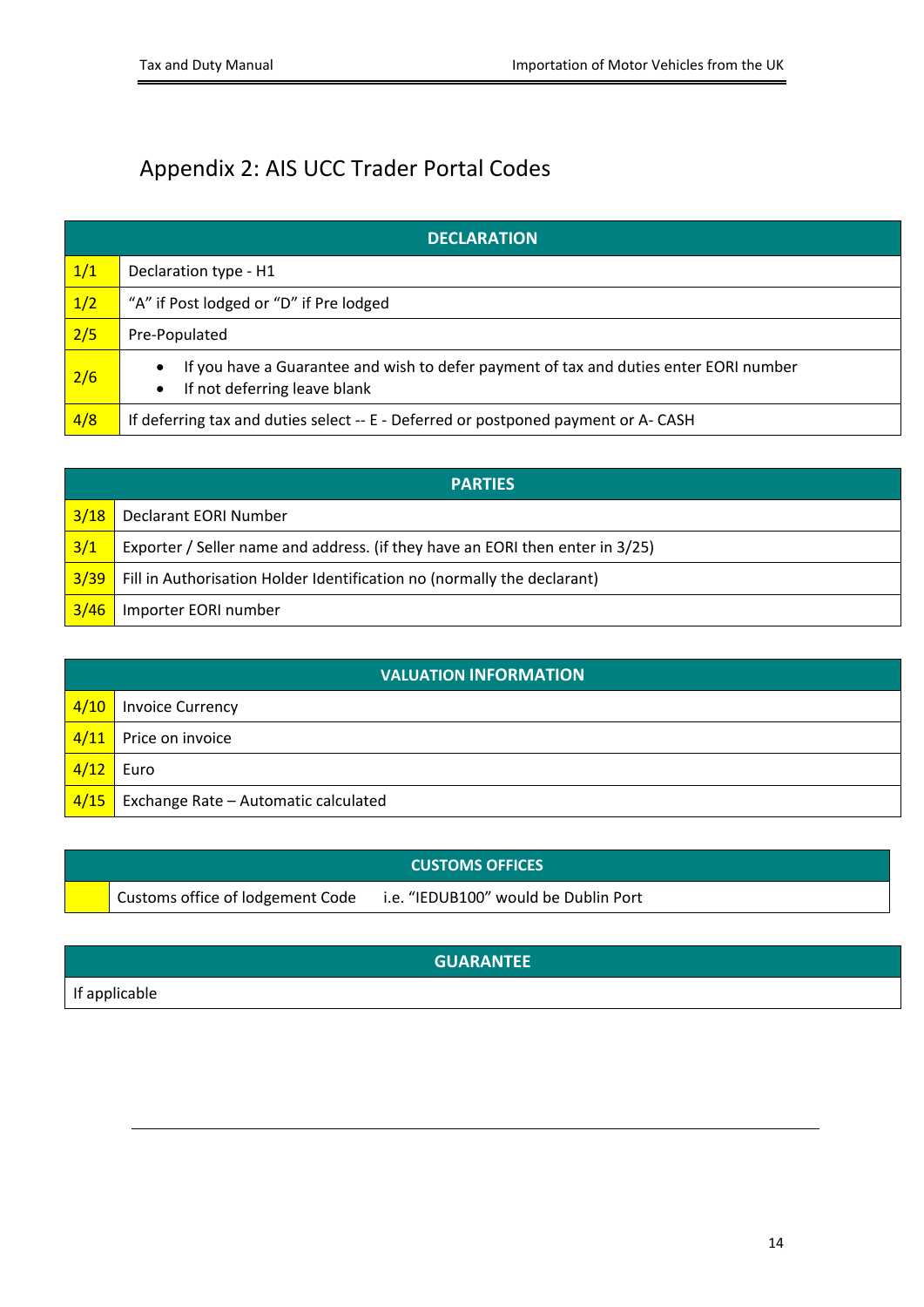| <b>GOODS SHIPMENT</b> |                                                                                                                                             |  |  |
|-----------------------|---------------------------------------------------------------------------------------------------------------------------------------------|--|--|
|                       | DOCUMENTS, CERTIFICATES, AUTHORISATIONS                                                                                                     |  |  |
| 2/01                  | Simplified declaration/ Previous documents/ Writing-off<br>Document Type - 337 - Temporary Storage                                          |  |  |
| 2/2                   | 00500 if declarant and importer are the same. Declarant must be registered for EORI                                                         |  |  |
|                       | Document Type: N380 - Invoice Number                                                                                                        |  |  |
|                       | <b>Document Type:</b> 1D24 - Estimated Time of Arrival of the goods into the State in the format<br>(CCYYMMDDHHMM)                          |  |  |
|                       | <b>Document Type: 1A05 - IEPOSTPONED (if VAT registered and applicable)</b>                                                                 |  |  |
| 2/03                  | Document Type: N730 - Road consignment note                                                                                                 |  |  |
|                       | Document Type: 1D96 - Release from Temporary Storage                                                                                        |  |  |
|                       | Document Type: N934 - Declaration of particulars relating to customs value D.V.1 - Enter into "ID" - Y<br>if Goods are over 20,000 value    |  |  |
|                       | One of these codes are used where the Vehicle is UK origin, 4/17 is 300 & 4/17 is GB                                                        |  |  |
|                       | U116- Where the claim for preferential tariff treatment is based on a 'statement on origin' for a single<br>shipment                        |  |  |
|                       | U117- Where the claim for preferential tariff treatment is based on 'importer's knowledge'                                                  |  |  |
|                       | U118- Where the claim for preferential tariff treatment is based on a 'statement on origin' for multiple<br>shipments of identical products |  |  |
|                       | <b>PARTIES</b>                                                                                                                              |  |  |
| 3/16                  | Importer Box - Importer EORI number                                                                                                         |  |  |
| 3/15                  | <b>Blank</b>                                                                                                                                |  |  |
| 3/25                  | Enter if valid EORI number exists otherwise details are typed into 3/1                                                                      |  |  |
|                       | <b>VALUATION INFORAMTION</b>                                                                                                                |  |  |
| 4/1                   | <b>Delivery Terms</b><br>Incoterm Code - CIF; Cost, insurance & freight, unless invoice says different<br>UN/LOCODE - E.G.; IE DUB 100      |  |  |
|                       | <b>DATES &amp; PLACES</b>                                                                                                                   |  |  |
| 5/8                   | Country of destination code - Ireland                                                                                                       |  |  |
| 5/9                   | <b>Blank</b>                                                                                                                                |  |  |
| 5/14                  | Country of dispatch / export code - GB                                                                                                      |  |  |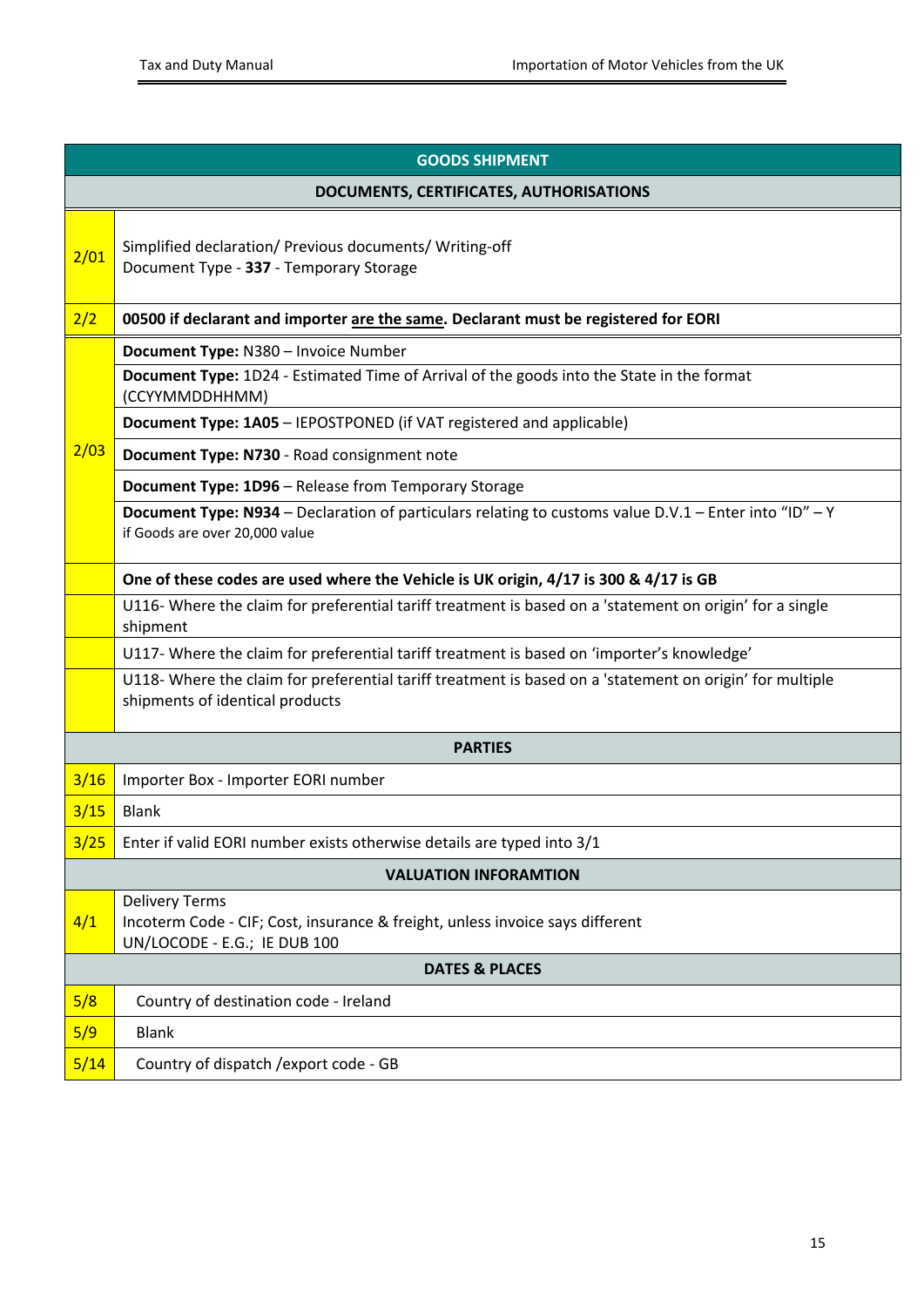#### 5/23 Location of Goods Location of Goods ID - E.G.; IE DUB 100 Qualifier of the Identification - U - UN / LOCODE Type of location Code - B - Authorised place // B - Authorised Place **Click on the "Address" Tab -Country Code - IE - Ireland**

|                              | <b>GOODS INFORMATION</b>                                                                                                                                           |  |  |
|------------------------------|--------------------------------------------------------------------------------------------------------------------------------------------------------------------|--|--|
| 6/5                          | Gross Mass                                                                                                                                                         |  |  |
| 6/18                         | <b>Total Packages</b>                                                                                                                                              |  |  |
| <b>TRANSPORT INFORMATION</b> |                                                                                                                                                                    |  |  |
| 7/2                          | Container - 0 IF No, or 1 for Yes                                                                                                                                  |  |  |
| 7/4                          | Mode of transport at the border - 1 - SEA TRANSPORT                                                                                                                |  |  |
| 7/5                          | Inland mode of Transport - 3 – Road (Accompanied)                                                                                                                  |  |  |
| 7/9                          | Identity of Means of Transport at Arrival:<br>Type of Identification - 30 - Registration number of road vehicle<br>Identification Number - Car Registration number |  |  |
| 7/10                         | ⊠ If you entered 1 for Yes in 7/2 for container then enter the container number here                                                                               |  |  |
| 7/15                         | Nationality of active means of transport crossing the border<br>Depends on country transporting goods;<br>Aer Lingus - GB United Kingdom                           |  |  |

### **NOTE:**

**In a single item Declaration some details need to be repeated in Goods Shipment and Goods Shipment Item such as price and weight.**

**In a multi item Declaration, the individual price and item weight of each entry will need to be entered in Goods Shipment Item and the total price and weight of the shipment in the Goods Shipment. The reason is that the system adds the individual prices /weights and compares them to the total.**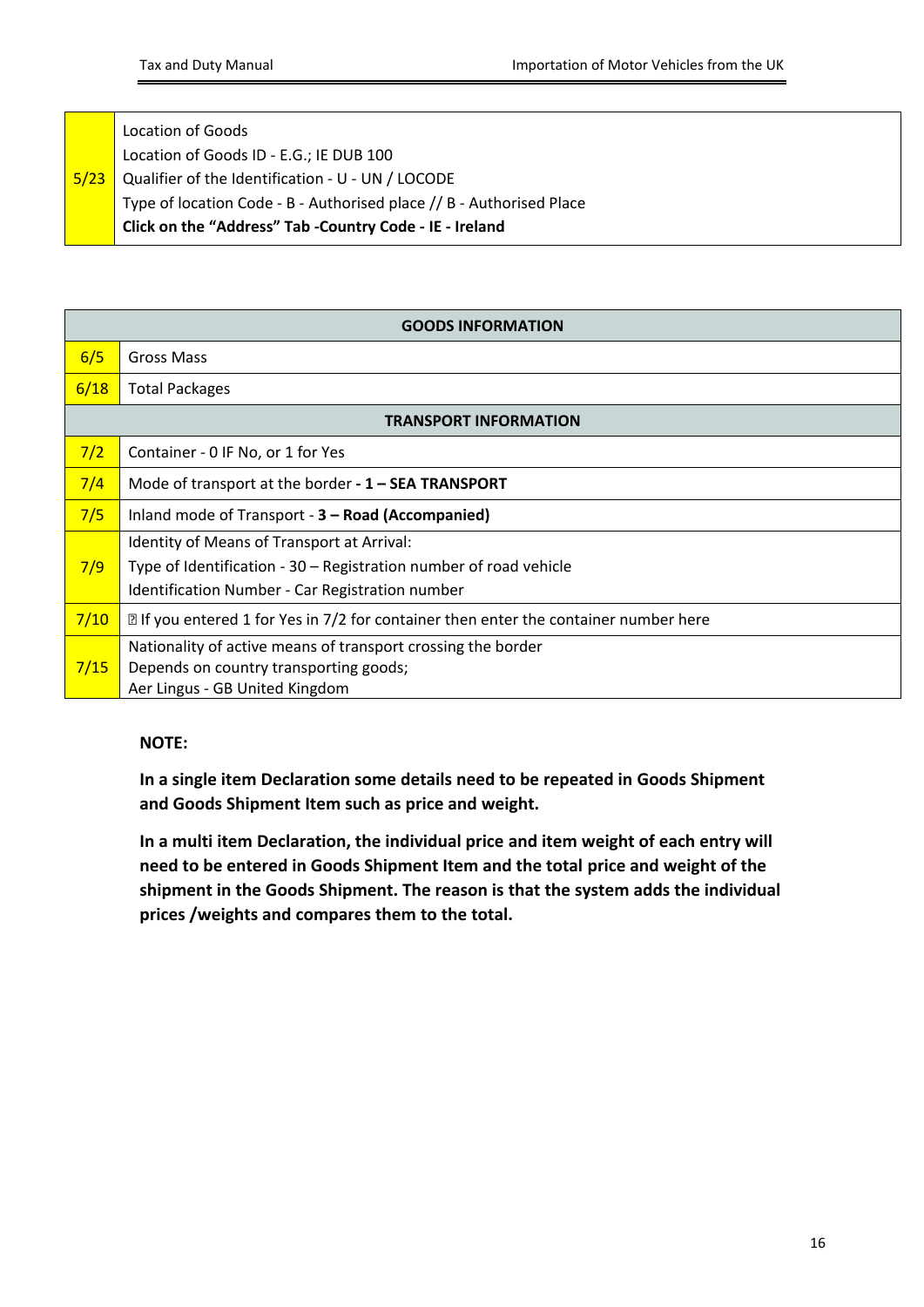| <b>GOODS SHIPMENT ITEM</b>              |                                                                                                                                                          |  |
|-----------------------------------------|----------------------------------------------------------------------------------------------------------------------------------------------------------|--|
| <b>GENERAL INFORMATION</b>              |                                                                                                                                                          |  |
| 1/6                                     | Good Item Number - 1 Item declaration 1 etc                                                                                                              |  |
| 1/10                                    | Procedure<br>Requested Procedure Code - 40 - Release for free circulation<br>Previous Procedure Code - 00 - No Previous procedure                        |  |
| 1/11                                    | Click + button to Add<br><b>Additional Procedure</b><br>Customs Procedure - 000- other                                                                   |  |
| DOCUMENTS, CERTIFICATES, AUTHORISATIONS |                                                                                                                                                          |  |
| 2/01                                    | Blank when filled in on Goods Shipment level                                                                                                             |  |
| 2/2                                     | <b>Blank</b>                                                                                                                                             |  |
|                                         | Document Type: 1D97 - VIN (Vehicle Identification Number)                                                                                                |  |
|                                         | Typical release codes for a car. However, these are subject to change. TARIC must be consulted                                                           |  |
| 2/03                                    | "Document Type" - Y053 & "ID" - NAI                                                                                                                      |  |
|                                         | "Document Type" - Y951 & "ID" - NAI                                                                                                                      |  |
|                                         | "Document Type" - Y923 & "ID" - NAI                                                                                                                      |  |
| <b>VALUATION INFORAMTION</b>            |                                                                                                                                                          |  |
| 4/13                                    | Valuation Indicators - 0000 - No Relationship - No disposal restriction - No sale condition - No sale<br>arrangement                                     |  |
| 4/14                                    | Item price / amount - Value from invoice -<br>Same as Goods shipment if single item Declaration.                                                         |  |
| 4/16                                    | Valuation Method - 1 - Transaction value of the imported goods                                                                                           |  |
| 4/17                                    | Preference - 100 - Erga Omnes third-country duty rates<br>Preference - 300 - If country of origin is GB<br>Preference - 100 - If country of origin is EU |  |
|                                         | <b>DATES &amp; PLACES</b>                                                                                                                                |  |
| 5/8                                     | Country of destination code - Blank (it is filled into Goods Shipment level)                                                                             |  |
| 5/9                                     | Region of destination code - Blank                                                                                                                       |  |
| 5/14                                    | Country of dispatch / export code - Blank (it is filled into Goods Shipment level)                                                                       |  |
| 5/15                                    | Country of origin code - GB - United Kingdom                                                                                                             |  |
| 5/16                                    | Country of preferential origin code - GB - United Kingdom                                                                                                |  |
| 5/31                                    | Date of acceptance - Blank                                                                                                                               |  |
| <b>GOODS INFORMATION</b>                |                                                                                                                                                          |  |
| 6/8                                     | Description of Goods - Passenger Car etc.                                                                                                                |  |
| <b>Goods Measure</b>                    |                                                                                                                                                          |  |
| 6/1                                     | Net Mass - If available on invoice enter weight per item. If not available enter gross mass                                                              |  |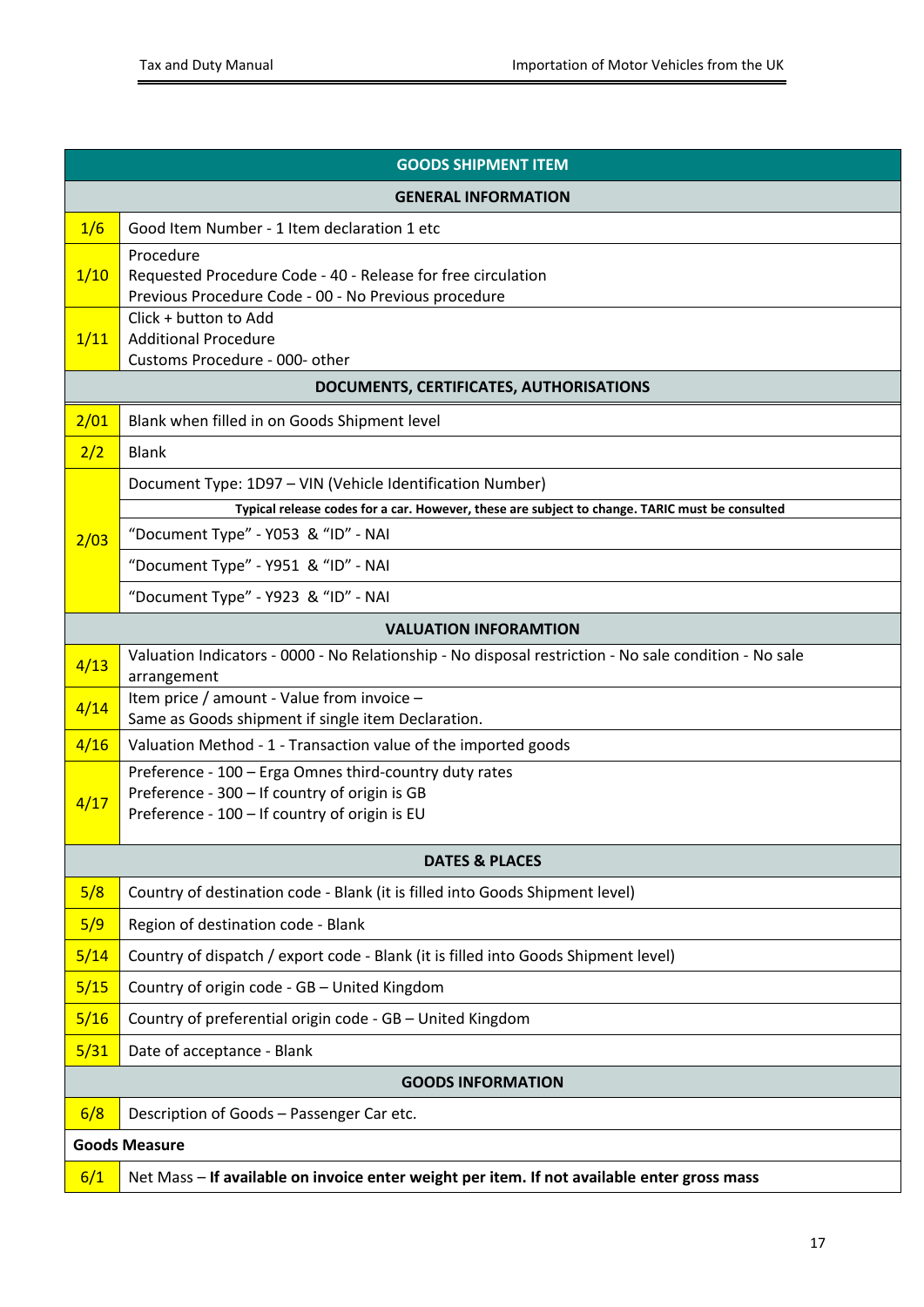| 6/2                          | Supplementary Units - Enter per item based on information on TARIC                                                                                                                                            |  |
|------------------------------|---------------------------------------------------------------------------------------------------------------------------------------------------------------------------------------------------------------|--|
| 6/5                          | Gross Mass - If available on invoice enter weight per item (on a single shipment item this then is the same<br>as Goods Shipment 6/5).                                                                        |  |
| <b>Packaging</b>             |                                                                                                                                                                                                               |  |
| 6/9                          | Type of packages - VN Vehicle                                                                                                                                                                                 |  |
| 6/10                         | Number of packages - 1                                                                                                                                                                                        |  |
| 6/11                         | Shipping marks - Vehicle Reg                                                                                                                                                                                  |  |
| <b>Commodity Code</b>        |                                                                                                                                                                                                               |  |
| 6/14                         | Commodity Code - CN Code - 870321 - 9000- used car; -1000- new car i.e. 8703211000<br>For Imports, the CN code is entered at Data Element 6/14 (8 digits) and 6/15 (last 2 digits) of the AIS<br>declaration. |  |
| 6/15                         | Commodity code - TARIC code - Last 2 digits - 00                                                                                                                                                              |  |
| 6/16                         | Commodity code - TARIC additional code(s) - For Used Cars enter "4999"                                                                                                                                        |  |
| 6/17                         | Commodity code - National additional code(s) - VATS - Standard Unless Stated                                                                                                                                  |  |
| <b>TRANSPORT INFORMATION</b> |                                                                                                                                                                                                               |  |
| 7/10                         | <b>Container Identification Number</b>                                                                                                                                                                        |  |
| <b>OTHER</b>                 |                                                                                                                                                                                                               |  |
| 8/6                          | Statistical Value - Same as 4/14 item price / amount                                                                                                                                                          |  |

### **APPLICATION AND AUTHORISATION**

If applicable

## **OPTIONAL - Returned Goods Relief (if relevant)**

| 1/10 | $_4$ 6123 (re-import after temporary export)                                                                 |
|------|--------------------------------------------------------------------------------------------------------------|
|      | 6110 (re-import after permanent export)                                                                      |
| 1/11 | F01 Duty Relief                                                                                              |
|      | F05 Duty & Vat Relief                                                                                        |
| 2/03 | If vehicle was originally exported from IE $-$ DE 2/3 enter code 1Q27 and MRN of original export declaration |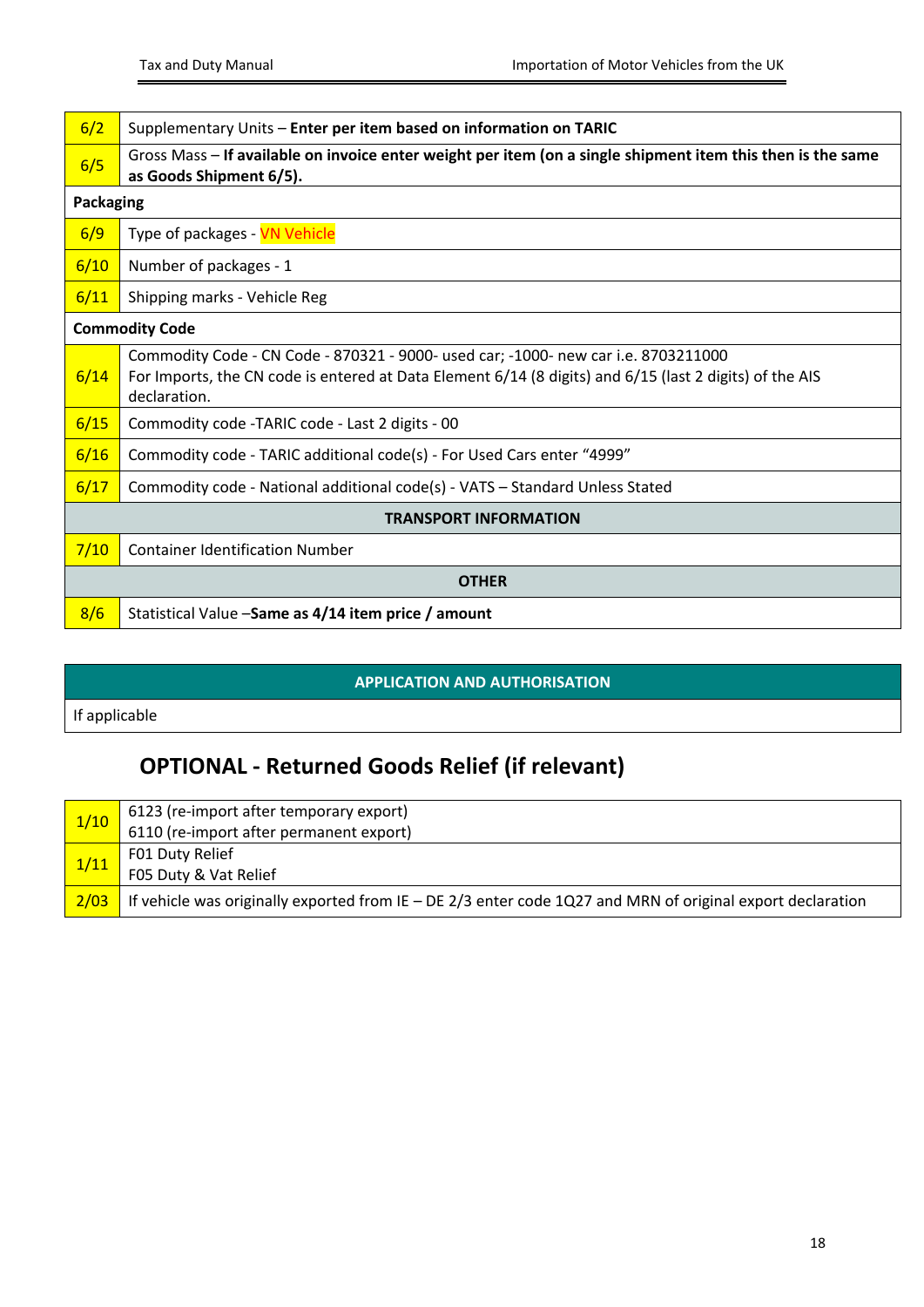## <span id="page-18-0"></span>Appendix 3: Importing Vehicles from Northern Ireland

# **eCustoms Helpdesk Notification**

Subject: **Importing vehicles from Northern Ireland (NI)** Who should read: **All those involved in importing vehicles** Related Notification: **eCustoms Helpdesk Notification Refs: [32/2020,](https://www.revenue.ie/en/customs-traders-and-agents/customs-electronic-systems/aep/ecustoms-notifications/2020/aep-notification-032-2020.pdf) [36/2020](https://www.revenue.ie/en/customs-traders-and-agents/customs-electronic-systems/aep/ecustoms-notifications/2020/aep-notification-036-2020.pdf) and [24/2021](https://www.revenue.ie/en/customs-traders-and-agents/customs-electronic-systems/aep/ecustoms-notifications/2021/ecustoms-notification-24-2021.pdf) This Notification replaces eCustoms Helpdesk Notification Ref: [26/2021](https://www.revenue.ie/en/customs-traders-and-agents/customs-electronic-systems/aep/ecustoms-notifications/2021/ecustoms-notification-26-2021.pdf)** Issued by: **eCustoms Helpdesk** Queries to: **For technical queries on the submission of a customs declaration: [eCustoms@revenue.ie](mailto:eCustoms@revenue.ie) or 01-7383677. For Brexit related questions: brexitqueries@revenue.ie. For VRT queries: [https://www.revenue.ie/en/contact-us/customer](https://www.revenue.ie/en/contact-us/customer-service-contact/vehicle-registration-tax-vrt.aspx)[service-contact/vehicle-registration-tax-vrt.aspx](https://www.revenue.ie/en/contact-us/customer-service-contact/vehicle-registration-tax-vrt.aspx)** Issue Date: **14 July 2021**

**Ref: 44/2021**

### **1. Introduction**

Following the withdrawal of the United Kingdom (UK) from the European Union (EU), an import of a vehicle from Great Britain is treated as an import from a third country, i.e. a non-EU country. If a vehicle is imported from Great Britain (GB) into Ireland, the importer is required to complete a customs declaration prior to import and pay customs duty, if applicable, and VAT at the standard rate. It will not be possible to register the vehicle if an import declaration has not been filed. Under customs law, VAT at import is chargeable on the customs value of the goods. The fact that VAT has been charged in Great Britain on used vehicles subsequently imported into the State has no bearing on their liability to VAT at import when imported into the EU. Under the Protocol on Ireland and Northern Ireland, Northern Ireland will continue to apply and adhere to EU rules in relation to trade in goods with the result that there are no customs formalities, including customs declarations or payment of tariffs, on trade between Ireland and Northern Ireland.

However, on 14 January, the UK introduced significant changes to the UK VAT margin scheme for used cars imported from Great Britain into Northern Ireland. These changes mean that vehicles first registered in Great Britain (GB), and subsequently registered in Northern Ireland after 31 December 2020, will be subject to temporary additional requirements if imported into the State. These additional requirements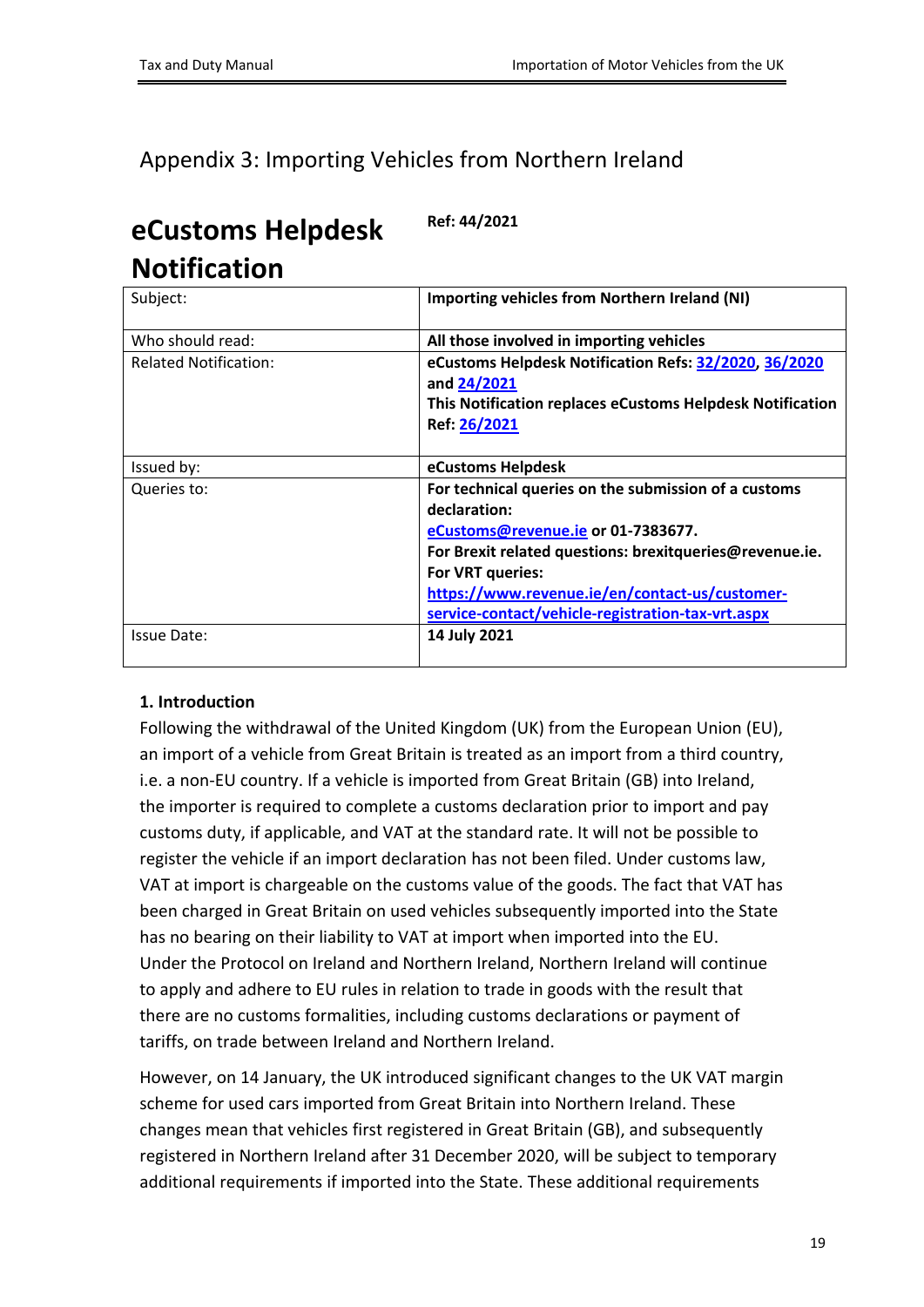must be completed prior to presenting the vehicle for registration at an NCT centre.

### **2. Requirements to register a vehicle in Ireland**

Where a second hand car has been imported from Great Britain since 1 January 2021 and the customs formalities were completed in Northern Ireland, the person wishing to register the car in Ireland should first contact Revenue as there will be a VAT liability that needs to be discharged prior to registering the vehicle for VRT. A '[Supplementary](https://www.revenue.ie/en/importing-vehicles-duty-free-allowances/documents/vrt/supplementary-import-declaration.pdf) [Import](https://www.revenue.ie/en/importing-vehicles-duty-free-allowances/documents/vrt/supplementary-import-declaration.pdf) [Declaration–](https://www.revenue.ie/en/importing-vehicles-duty-free-allowances/documents/vrt/supplementary-import-declaration.pdf) [VAT](https://www.revenue.ie/en/importing-vehicles-duty-free-allowances/documents/vrt/supplementary-import-declaration.pdf) [on](https://www.revenue.ie/en/importing-vehicles-duty-free-allowances/documents/vrt/supplementary-import-declaration.pdf) [import'](https://www.revenue.ie/en/importing-vehicles-duty-free-allowances/documents/vrt/supplementary-import-declaration.pdf) must be made to Revenue in respect of margin scheme and qualifying cars.

Revenue will request verification that the customs formalities have been completed in Northern Ireland (a Trader Support Service simplified frontier or supplementary declaration will suffice where the vehicle is identified but an Entry Summary Declaration (ENS) declaration will not be accepted). Once the VAT (charged at the standard rate) is either paid or accounted for (in the case of VAT registered businesses only), Revenue will provide the necessary documentation to the customer for presentation to the NCT centre. The NCT centre will only accept the Revenue provided documentation for such vehicles.

If proof cannot be provided that customs formalities have been completed in Northern Ireland, then an import declaration will need to be made in Ireland.

As noted previously this is a temporary arrangement until the situation in regard to VAT at

importation is regularised for cars imported from Great Britain to Northern Ireland. This is currently being discussed between the European Commission and the UK Government.

The person seeking to register the vehicle in Ireland is responsible for ensuring that procedure outlined above is adhered to.

### **3. Registering vehicles without proof of declaration to customs in Northern Ireland**

If you do not have proof of declaration to Customs in Northern Ireland (NI) you must complete a customs declaration and pay customs duty if applicable, and Value-Added Tax (VAT) on the import value of the vehicle. This must be done before presenting the vehicle for registration.

Key details on how to complete the declaration on Revenue's Automated Import System (AIS) are outlined below.

Cars coming from Great Britain via Northern Ireland that require a H1 declaration submitted to AIS

- Data Element (DE) 1/2: Declaration Type A
- DE  $1/6$ : Goods Items Number  $1 1$  vehicle being imported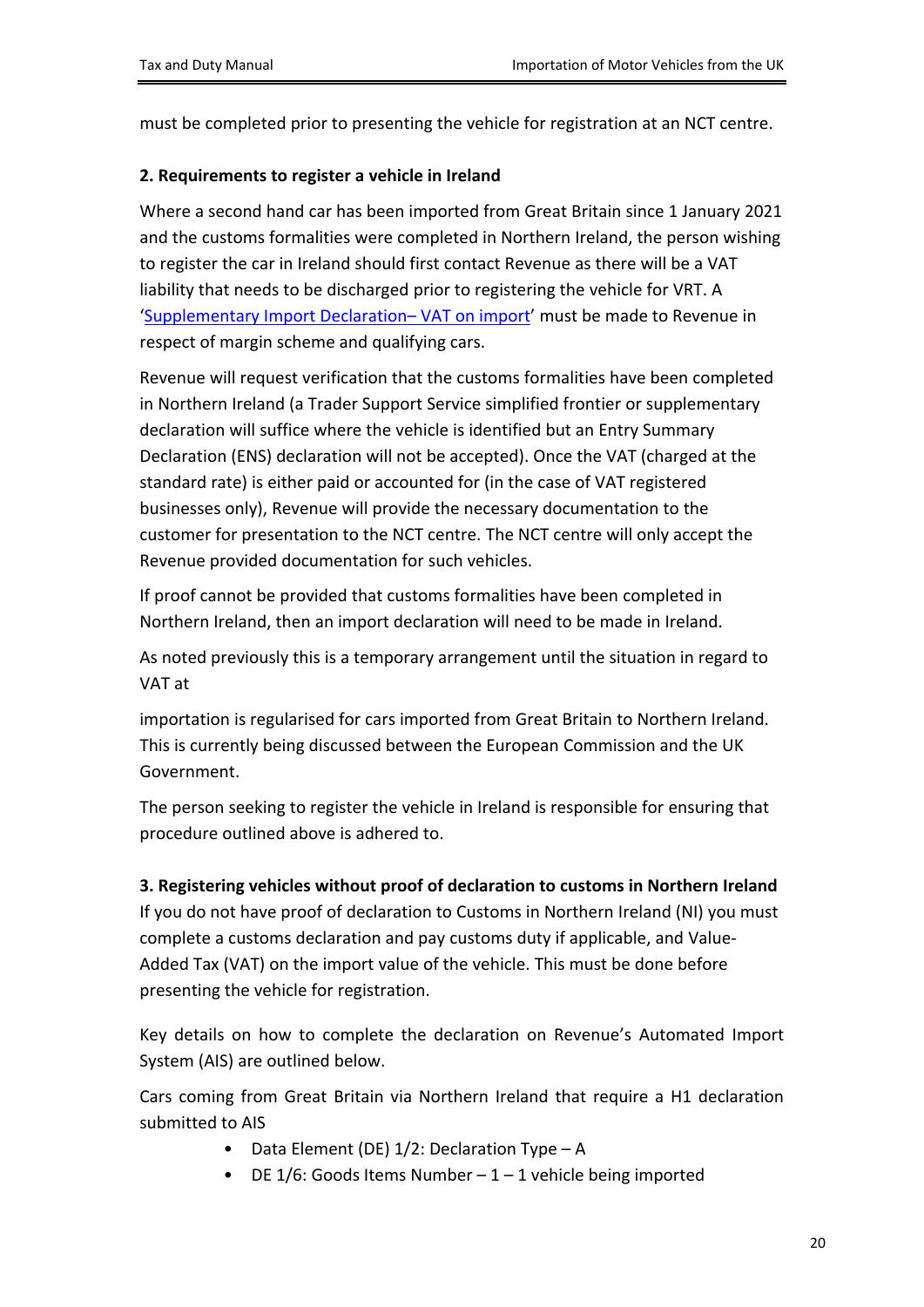- DE 1/10: Procedure Code 4000 (unless returned goods relief is being claimed – see below)
- DE 1/11 Additional Procedure Code 000 (unless returned goods relief is being claimed – see below)
- DE 2/1: previous document field a commercial invoice number
- DE 2/3: additional information:
	- o N730 1234 this is the transport document. There is usually a space between them
	- $\circ$  1D96 1 a code to avoid putting in ship information
	- o 1D97 VIN (vehicle identification number)
	- $\circ$  1D24 CCYYMMDDHHMM time of the arrival of the goods into the State
- DE 2/5: Local reference Number unique number chosen by you for your internal records
- Customs Office of Lodgement: IEDUB100
- DE 5/8: Country of Destination IE
- DE 5/23: Location of goods code: IEDUB100, Location type code: B, Qualifying identifier: U

DE 6/8: Goods description – free text e.g. car DE 6/14: Classification Code (CN)

- DE 7/4: Mode of Transport at the Border should be 1
- DE 7/5: Inland mode of transport -should be 3
- DE 7/9: Identity means of transport =  $30 -$  include vehicle registration number

### **OPTIONAL**

### **Returned Goods Relief (if relevant)**

- DE 1/10 relevant procedure code either 6123 (re-import after temporary export) or 6110 (re-import after permanent export)
- DE 1/11 additional procedure code F01 duty relief or F05 duty and VAT relief. **F05 can only be declared for goods re-imported by the same person who exported them.**
- DE 2/3 If car was originally exported from IE/EU –DE 2/3 enter code 1Q27 and MRN of original export declaration

### **UK Origin Goods Claiming Preference (if relevant)**

- U116/U117/U118 code to claim preferential origin if UK origin
- $\bullet$  DE 4/17: Preference 300
- DE 5/16: Country of Preferential Origin Code GB

### **EU Origin Goods (if relevant)**

• DE  $4/17$ : Preference – 100